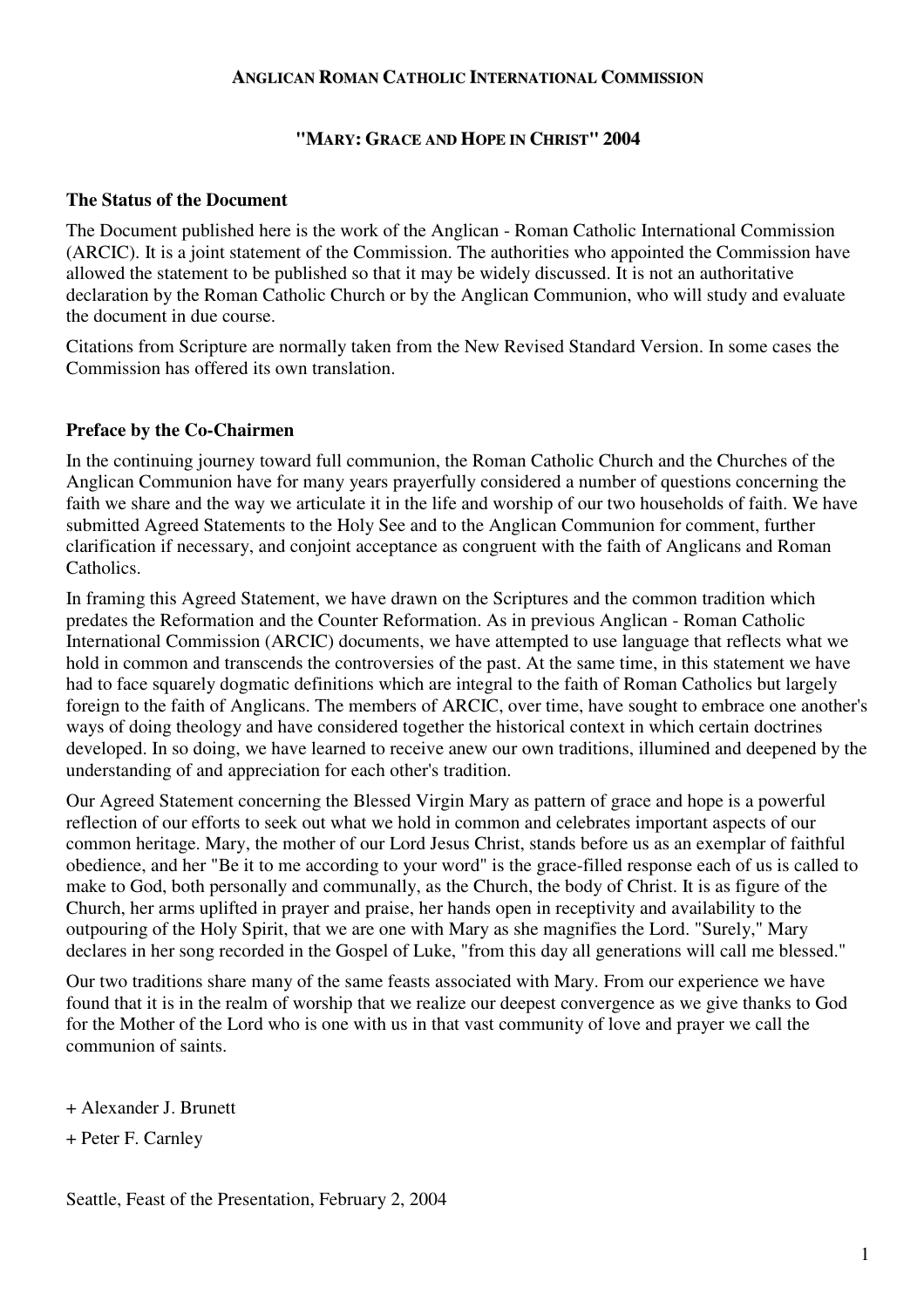#### Mary: Grace and Hope in Christ

#### The Seattle Statement

#### Anglican-Roman Catholic International Commission (ARCIC II)

#### Introduction

1. In honouring Mary as Mother of the Lord, all generations of Anglicans and Roman Catholics have echoed the greeting of Elizabeth: "Blessed are you among women, and blessed is the fruit of your womb" (Luke 1:42). The Anglican - Roman Catholic International Commission now offers this Agreed Statement on the place of Mary in the life and doctrine of the Church in the hope that it expresses our common faith about the one who, of all believers, is closest to our Lord and Saviour Jesus Christ. We do so at the request of our two Communions, in response to questions set before us. A special consultation of Anglican and Roman Catholic bishops, meeting under the leadership of the Archbishop of Canterbury, Dr George Carey, and Cardinal Edward I Cassidy, President of the Pontifical Council for Promoting Christian Unity at Mississauga, Canada in 2000, specifically asked ARCIC for "a study of Mary in the life and doctrine of the Church." This request recalls the observation of the Malta Report (1968) that "real or apparent differences between us come to the surface in such matters as ... the Mariological definitions" promulgated in 1854 and 1950. More recently, in Ut Unum Sint (1995), Pope John Paul II identified as one area in need of fuller study by all Christian traditions before a true consensus of faith can be achieved "the Virgin Mary, as Mother of God and Icon of the Church, the spiritual Mother who intercedes for Christ's disciples and for all humanity" (para. 79).

2. ARCIC has addressed this topic once before. Authority in the Church II (1981) already records a significant degree of agreement:

We agree that there can be but one mediator between God and man, Jesus Christ, and reject any interpretation of the role of Mary which obscures this affirmation. We agree in recognising that Christian understanding of Mary is inseparably linked with the doctrines of Christ and the Church. We agree in recognising the grace and unique vocation of Mary, Mother of God Incarnate (Theotókos), in observing her festivals, and in according her honour in the communion of saints. We agree that she was prepared by divine grace to be the mother of our Redeemer, by whom she herself was redeemed and received into glory. We further agree in recognising in Mary a model of holiness, obedience and faith for all Christians. We accept that it is possible to regard her as a prophetic figure of the Church of God before as well as after the Incarnation. (Para. 30).

The same document, however, points out remaining differences:

The dogmas of the Immaculate Conception and the Assumption raise a special problem for those Anglicans who do not consider that the precise definitions given by these dogmas are sufficiently supported by Scripture. For many Anglicans the teaching authority of the bishop of Rome, independent of a council, is not recommended by the fact that through it these Marian doctrines were proclaimed as dogmas binding on all the faithful. Anglicans would also ask whether, in any future union between our two Churches, they would be required to subscribe to such dogmatic statements (para. 30).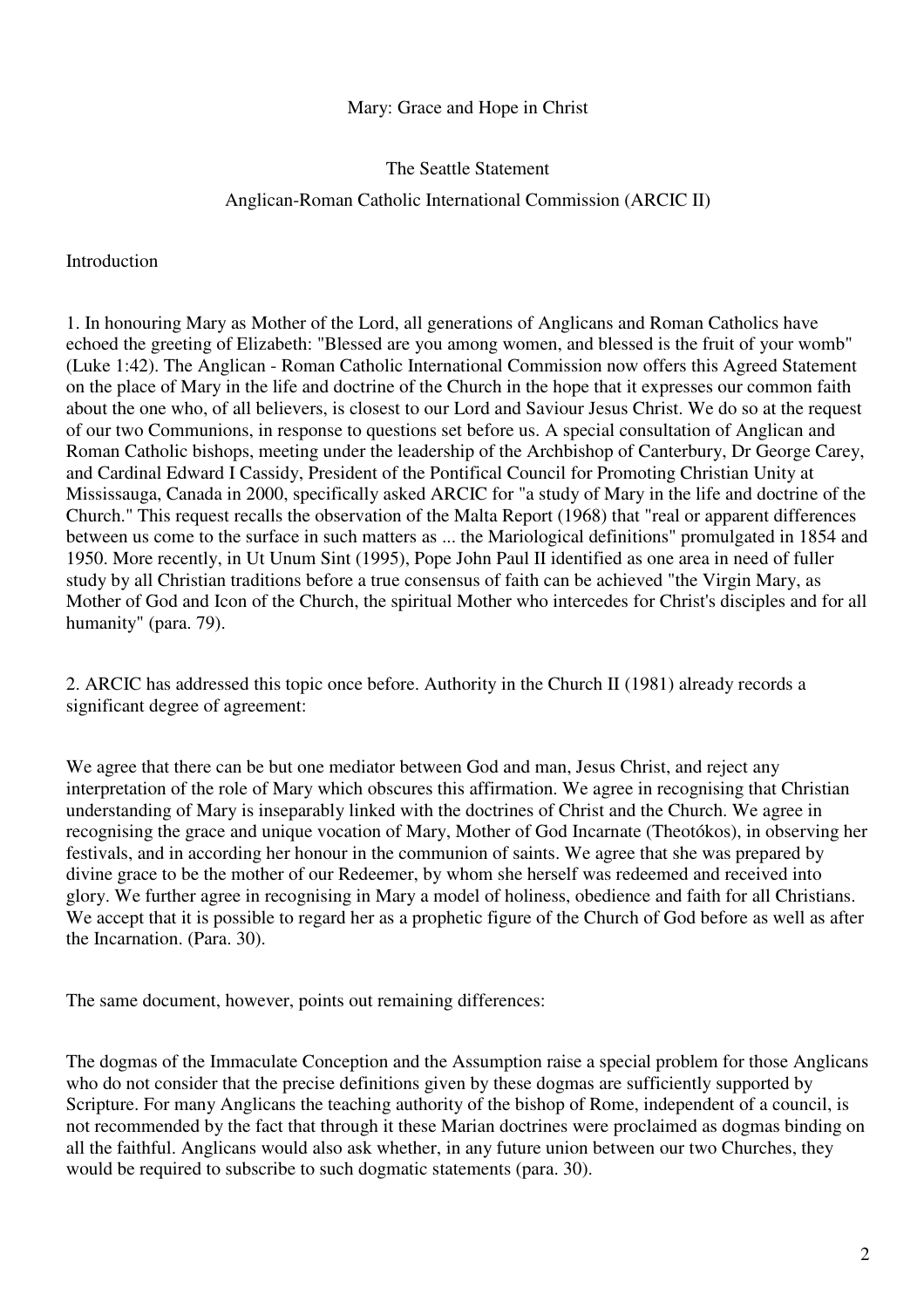These reservations in particular were noted in the official Response of the Holy See to The Final Report (1991, para. 13). Having taken these shared beliefs and these questions as the starting point for our reflection, we are now able to affirm further significant agreement on the place of Mary in the life and doctrine of the Church.

3. The present document proposes a fuller statement of our shared belief concerning the Blessed Virgin Mary and so provides the context for a common appreciation of the content of the Marian dogmas. We also take up differences of practice, including the explicit invocation of Mary. This new study of Mary has benefited from our previous study of reception in The Gift of Authority (1999). There we concluded that, when the Church receives and acknowledges what it recognizes as a true expression of the Tradition once for all delivered to the Apostles, this reception is an act both of faithfulness and of freedom. The freedom to respond in fresh ways in the face of new challenges is what enables the Church to be faithful to the Tradition which it carries forward. At other times, some element of the apostolic Tradition may be forgotten, neglected or abused. In such situations, fresh recourse to Scripture and Tradition recalls God's revelation in Christ: we call this process re-reception (cf. Gift 24-25). Progress in ecumenical dialogue and understanding suggests that we now have an opportunity to re-receive together the tradition of Mary's place in God's revelation.

4. Since its inception ARCIC has sought to get behind opposed or entrenched positions to discover and develop our common inheritance of faith (cf. Authority I 25). Following The Common Declaration in 1966 of Pope Paul VI and the Archbishop of Canterbury, Dr Michael Ramsey, we have continued our "serious dialogue ... founded on the Gospels and on the ancient common traditions." We have asked to what extent doctrine or devotion concerning Mary belongs to a legitimate 'reception' of the apostolic Tradition, in accordance with the Scriptures. This Tradition has at its core the proclamation of the trinitarian 'economy of salvation', grounding the life and faith of the Church in the divine communion of Father, Son and Spirit. We have sought to understand Mary's person and role in the history of salvation and the life of the Church in the light of a theology of divine grace and hope. Such a theology is deeply rooted in the enduring experience of Christian worship and devotion.

5. God's grace calls for and enables human response (cf. Salvation and the Church [1987] 9). This is seen in the Gospel account of the Annunciation, where the angel's message evokes the response of Mary. The Incarnation and all that it entailed, including the passion, death and resurrection of Christ and the birth of the Church, came about by way of Mary's freely uttered fiat -- "let it be done to me according to your word" (Luke 1:38). We recognize in the event of the Incarnation God's gracious 'Yes' to humanity as a whole. This reminds us once more of the Apostle's words in 2 Corinthians 1:18-20 (Gift 8ff): all God's promises find their 'Yes' in the Son of God, Jesus Christ. In this context, Mary's fiat can be seen as the supreme instance of a believer's 'Amen' in response to the 'Yes' of God. Christian disciples respond to the same 'Yes' with their own 'Amen'. They thus know themselves to be children together of the one heavenly Father, born of the Spirit as brothers and sisters of Jesus Christ, drawn into the communion of love of the blessed Trinity. Mary epitomizes such participation in the life of God. Her response was not made without profound questioning, and it issued in a life of joy intermingled with sorrow, taking her even to the foot of her son's cross. When Christians join in Mary's 'Amen' to the 'Yes' of God in Christ, they commit themselves to an obedient response to the Word of God, which leads to a life of prayer and service. Like Mary, they not only magnify the Lord with their lips: they commit themselves to serve God's justice with their lives (cf. Luke 1:46-55).

A. Mary according to the Scriptures

6. We remain convinced that the holy Scriptures, as the Word of God written, bear normative witness to God's plan of salvation, so it is to them that this statement first turns. Indeed, it is impossible to be faithful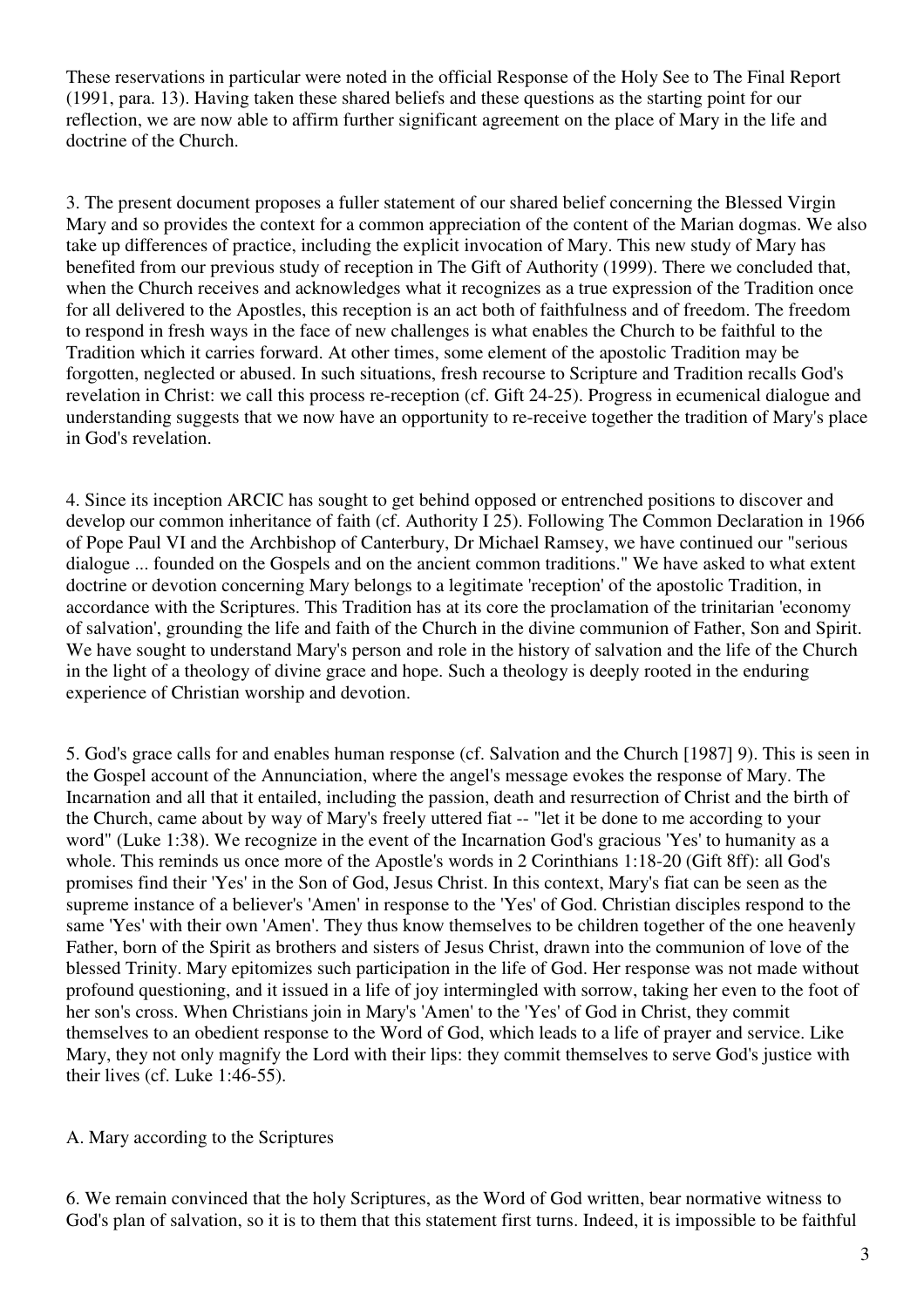to Scripture and not to take Mary seriously. We recognize, however, that for some centuries Anglicans and Roman Catholics have interpreted the Scriptures while divided from one another. In reflecting together on the Scriptures' testimony concerning Mary, we have discovered more than just a few tantalizing glimpses into the life of a great saint. We have found ourselves meditating with wonder and gratitude on the whole sweep of salvation history: creation, election, the Incarnation, passion, and resurrection of Christ, the gift of the Spirit in the Church, and the final vision of eternal life for all God's people in the new creation.

7. In the following paragraphs, our use of Scripture seeks to draw upon the whole tradition of the Church, in which rich and varied readings have been employed. In the New Testament, the Old Testament is commonly interpreted typologically1: events and images are understood with specific reference to Christ. This approach is further developed by the Fathers and by medieval preachers and authors. The Reformers stressed the clarity and sufficiency of Scripture, and called for a return to the centrality of the Gospel message. Historical-critical approaches attempted to discern the meaning intended by the biblical authors, and to account for texts' origins. Each of these readings has its limitations, and may give rise to exaggerations or imbalances: typology can become extravagant, Reformation emphases reductionist, and critical methods overly historicist. More recent approaches to Scripture point to the range of possible readings of a text, notably its narrative, rhetorical and sociological dimensions. In this statement, we seek to integrate what is valuable from each of these approaches, as both correcting and contributing to our use of Scripture. Further, we recognize that no reading of a text is neutral, but each is shaped by the context and interest of its readers. Our reading has taken place within the context of our dialogue in Christ, for the sake of that communion which is his will. It is thus an ecclesial and ecumenical reading, seeking to consider each passage about Mary in the context of the New Testament as a whole, against the background of the Old, and in the light of Tradition.

The Witness of Scripture: A Trajectory of Grace and Hope

8. The Old Testament bears witness to God's creation of men and women in the divine image, and God's loving call to covenant relationship with himself. Even when they disobeyed, God did not abandon human beings to sin and the power of death. Again and again God offered a covenant of grace. God made a covenant with Noah that never again would "all flesh" be destroyed by the waters of a flood. The Lord made a covenant with Abraham that, through him, all the families of the earth might be blessed. Through Moses he made a covenant with Israel that, obedient to his word, they might be a holy nation and a priestly people. The prophets repeatedly summoned the people to turn back from disobedience to the gracious God of the covenant, to receive God's word and let it bear fruit in their lives. They looked forward to a renewal of the covenant in which there would be perfect obedience and perfect self-giving: "This is the covenant which I will make with the house of Israel after those days, says the Lord: I will put my law within them, and I will write it upon their hearts; and I will be their God, and they shall be my people" (Jeremiah 31:33). In the prophecy of Ezekiel, this hope is spoken of not only in terms of washing and cleansing, but also of the gift of the Spirit (Ezekiel 36:25-28).

9. The covenant between the Lord and his people is several times described as a love affair between God and Israel, the virgin daughter of Zion, bride and mother: "I gave you my solemn oath and entered into a covenant with you, declares the Sovereign Lord, and you became mine" (Ezekiel 16:8; cf. Isaiah 54:1 and Galatians 4:27). Even in punishing faithlessness, God remains forever faithful, promising to restore the covenant relationship and to draw together the scattered people (Hosea 1-2; Jeremiah 2:2, 31:3; Isaiah 62:4-5). Nuptial imagery is also used within the New Testament to describe the relationship between Christ and the Church (Ephesians 5:21-33; Revelation 21:9). In parallel to the prophetic image of Israel as the bride of the Lord, the Solomonic literature of the Old Testament characterizes Holy Wisdom as the handmaid of the Lord (Proverbs 8:22f; cf. Wisdom 7:22-26) similarly emphasizing the theme of responsiveness and creative activity. In the New Testament these prophetic and wisdom motifs are combined (Luke 11:49) and fulfilled in the coming of Christ.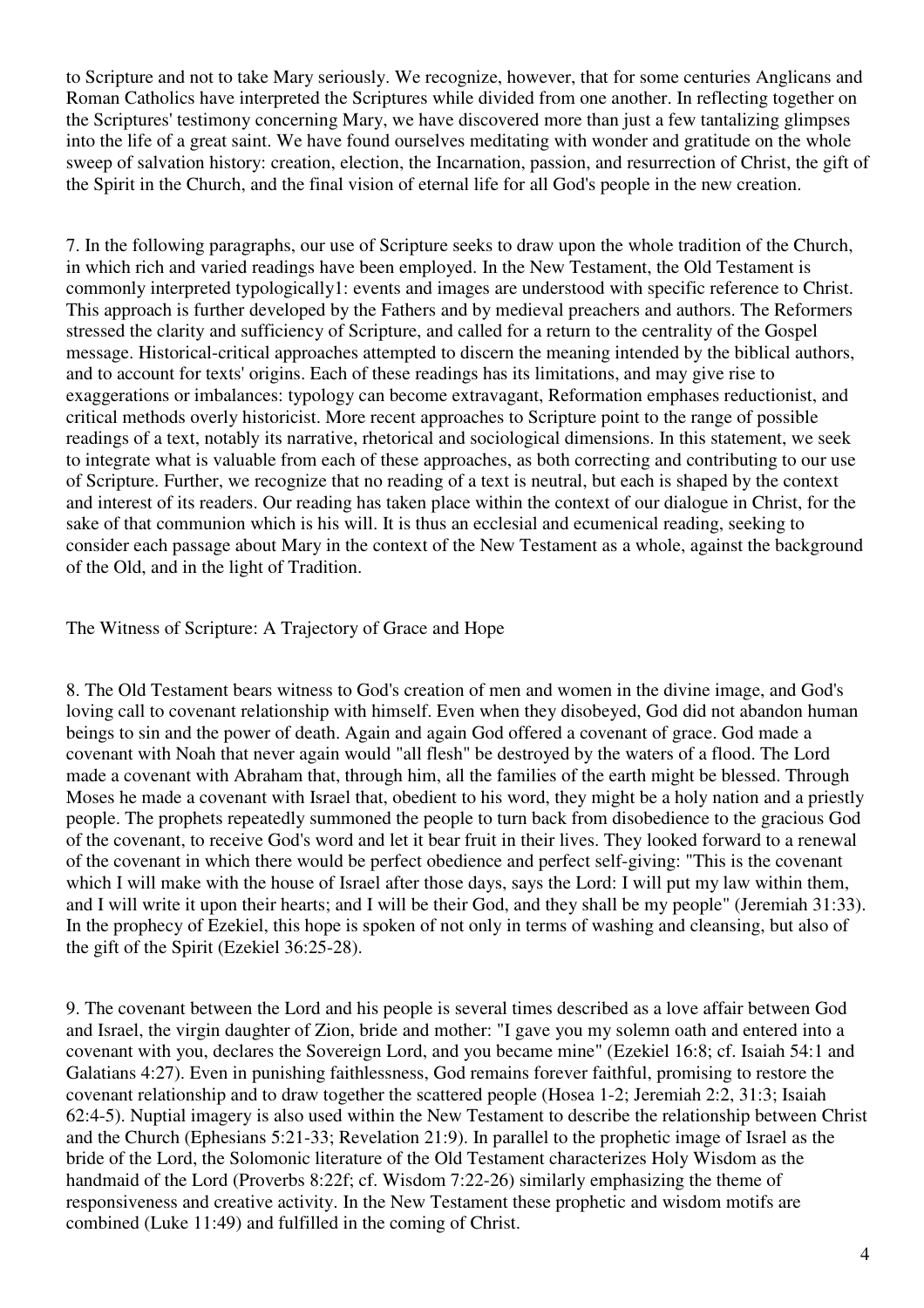10. The Scriptures also speak of the calling by God of particular persons, such as David, Elijah, Jeremiah and Isaiah, so that within the people of God certain special tasks may be performed. They bear witness to the gift of the Spirit or the presence of God enabling them to accomplish God's will and purpose. There are also profound reflections on what it is to be known and called by God from the very beginning of one's existence (Psalm 139:13-16; Jeremiah 1:1-5). This sense of wonder at the prevenient grace of God is similarly attested in the New Testament, especially in the writings of Paul, when he speaks of those who are "called according to God's purpose," affirming that those whom God "foreknew, he also predestined to be conformed to the image of his Son ... And those whom he predestined he also called; and those whom he called he also justified; and those whom he justified he also glorified" (Romans 8:28-30; cf. 2 Timothy 1:9). The preparation by God for a prophetic task is exemplified in the words spoken by the angel to Zechariah before the birth of John the Baptist: "He will be filled with the Holy Spirit, even from his mother's womb" (Luke 1:15; cf. Judges 13:3-5).

11. Following through the trajectory of the grace of God and the hope for a perfect human response which we have traced in the preceding paragraphs, Christians have, in line with the New Testament writers, seen its culmination in the obedience of Christ. Within this Christological context, they have discerned a similar pattern in the one who would receive the Word in her heart and in her body, be overshadowed by the Spirit and give birth to the Son of God. The New Testament speaks not only of God's preparation for the birth of the Son, but also of God's election, calling and sanctification of a Jewish woman in the line of those holy women, such as Sarah and Hannah, whose sons fulfilled the purposes of God for his people. Paul speaks of the Son of God being born "in the fullness of time" and "born of a woman, born under the Law" (Galatians 4:4). The birth of Mary's son is the fulfilment of God's will for Israel, and Mary's part in that fulfilment is that of free and unqualified consent in utter self-giving and trust: "Behold I am the handmaid of the Lord; let it be done to me according to your word" (Luke 1:38; cf. Psalm 123:2).

## Mary in Matthew's Birth Narrative

12. While various parts of the New Testament refer to the birth of Christ, only two Gospels, Matthew and Luke, each from its own perspective, narrate the story of his birth and refer specifically to Mary. Matthew entitles his book "the Genesis of Jesus Christ" (1:1) echoing the way the Bible begins (Genesis 1:1). In the genealogy (1:1-18) he traces the genesis of Jesus back through the Exile to David and ultimately to Abraham. He notes the unlikely role played in the providential ordering of Israel's salvation history by four women, each of whom stretches the boundaries of the Covenant. This emphasis on continuity with the old is counter-balanced in the following account of Jesus' birth by an emphasis on the new (cf. 9:17), a type of re-creation by the Holy Spirit, revealing new possibilities of salvation from sin (1:21) and of the presence of "God with us" (1:23). Matthew stretches the boundaries further in holding together Jesus' Davidic descent through the legal fatherhood of Joseph, and his birth from the Virgin according to Isaiah's prophecy -- "Behold a virgin shall conceive and bear a son" (Isaiah 7:14 LXX).

13. In Matthew's account, Mary is mentioned in conjunction with her son in such phrases as "Mary his mother" or "the child and his mother" (2:11,13,20,21). Amid all the political intrigue, murder, and displacement of this tale, one quiet moment of reverence has captured the Christian imagination: the Magi, whose profession it is to know when the time has come, kneel in homage to the infant King with his royal mother (2:2,11). Matthew emphasizes the continuity of Jesus Christ with Israel's messianic expectation and the newness that comes with the birth of the Saviour. Descent from David by whatever route, and birth at the ancestral royal city, disclose the first. The virginal conception discloses the second.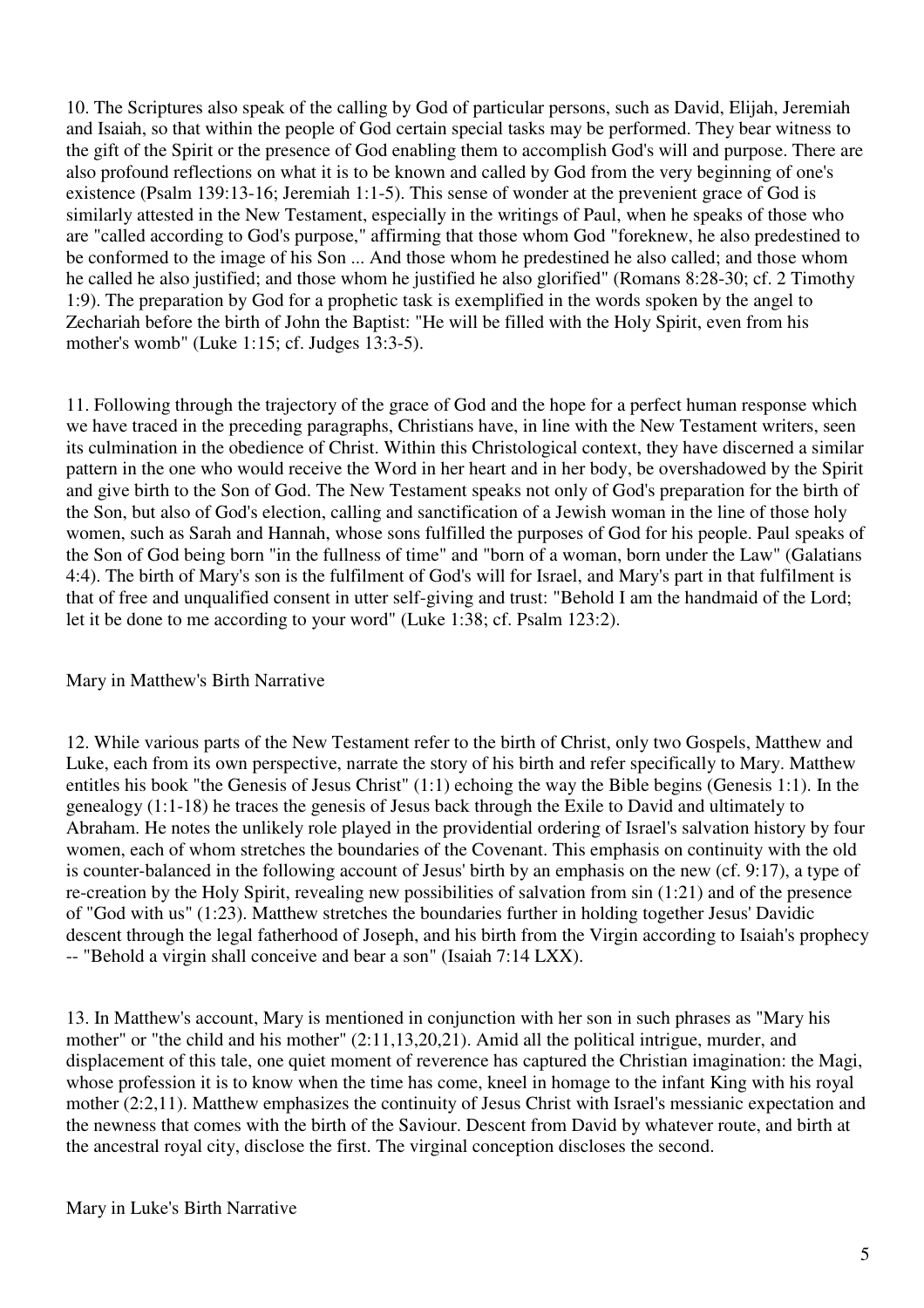14. In Luke's infancy narrative, Mary is prominent from the beginning. She is the link between John the Baptist and Jesus, whose miraculous births are laid out in deliberate parallel. She receives the angel's message and responds in humble obedience (1:38). She travels on her own from Galilee to Judaea to visit Elizabeth (1:40) and in her song proclaims the eschatological reversal which will be at the heart of her son's proclamation of the Kingdom of God. Mary is the one who in recollection looks beneath the surface of events (2:19,51) and represents the inwardness of faith and suffering (2:35). She speaks on Joseph's behalf in the scene at the Temple and, although chided for her initial incomprehension, continues to grow in understanding (2:48-51).

15. Within the Lucan narrative, two particular scenes invite reflection on the place of Mary in the life of the Church: the annunciation and the visit to Elizabeth. These passages emphasize that Mary is in a unique way the recipient of God's election and grace. The annunciation story recapitulates several incidents in the Old Testament, notably the births of Isaac (Genesis 18:10-14), Samson (Judges 13:2-5) and Samuel (1 Samuel 1:1-20). The angel's greeting also evokes the passages in Isaiah (66:7-11), Zechariah (9:9) and Zephaniah (3:14-17) that call on the "Daughter of Zion", i.e., Israel awaiting with joy the arrival of her Lord. The choice of 'overshadow' (episkiasei) to describe the action of the Holy Spirit in the virginal conception (Luke 1:35) echoes the cherubim overshadowing the Ark of the Covenant (Exodus 25:20), the presence of God overshadowing the Tabernacle (Exodus 40:35), and the brooding of the Spirit over the waters at the creation (Genesis 1:2). At the Visitation, Mary's song (Magnificat) mirrors the song of Hannah (1 Samuel 2:1-10), broadening its scope so that Mary becomes the one who speaks for all the poor and oppressed who long for God's reign of justice to be established. Just as in Elizabeth's salutation the mother receives a blessing of her own, distinct from that of her child (1:42), so also in the Magnificat Mary predicts that "all generations will call me blessed" (1:48). This text provides the scriptural basis for an appropriate devotion to Mary, though never in separation from her role as mother of the Messiah.

16. In the Annunciation story, the angel calls Mary the Lord's "favoured one" (Greek kecharitõmene, a perfect participle meaning 'one who has been and remains endowed with grace') in a way that implies a prior sanctification by divine grace with a view to her calling. The angel's announcement connects Jesus' being "holy" and "Son of God" with his conception by the Holy Spirit (1:35). The virginal conception then points to the divine sonship of the Saviour who will be born of Mary. The infant not yet born is described by Elizabeth as the Lord: "And why is this granted to me that the mother of my Lord should come to me?" (1:43). The trinitarian pattern of divine action in these scenes is striking: the Incarnation of the Son is initiated by the Father's election of the Blessed Virgin and is mediated by the Holy Spirit. Equally striking is Mary's fiat, her 'Amen' given in faith and freedom to God's powerful Word communicated by the angel (1:38).

17. In Luke's account of the birth of Jesus, the praise offered to God by the shepherds parallels the Magi's adoration of the infant in Matthew's account. Again, this is the scene that constitutes the still centre at the heart of the birth story: "They found Mary and Joseph and the baby lying in a manger" (Luke 2:16). In accordance with the Law of Moses, the baby is circumcised and presented in the Temple. On this occasion, Simeon has a special word of prophecy for the mother of the Christ-child, that "a sword will pierce your soul" (Luke 2:34-35). From this point on Mary's pilgrimage of faith leads to the foot of the cross.

## The Virginal Conception

18. The divine initiative in human history is proclaimed in the good news of the virginal conception through the action of the Holy Spirit (Matthew 1:20-23; Luke 1:34-35). The virginal conception may appear in the first place as an absence, i.e. the absence of a human father. It is in reality, however, a sign of the presence and work of the Spirit. Belief in the virginal conception is an early Christian tradition adopted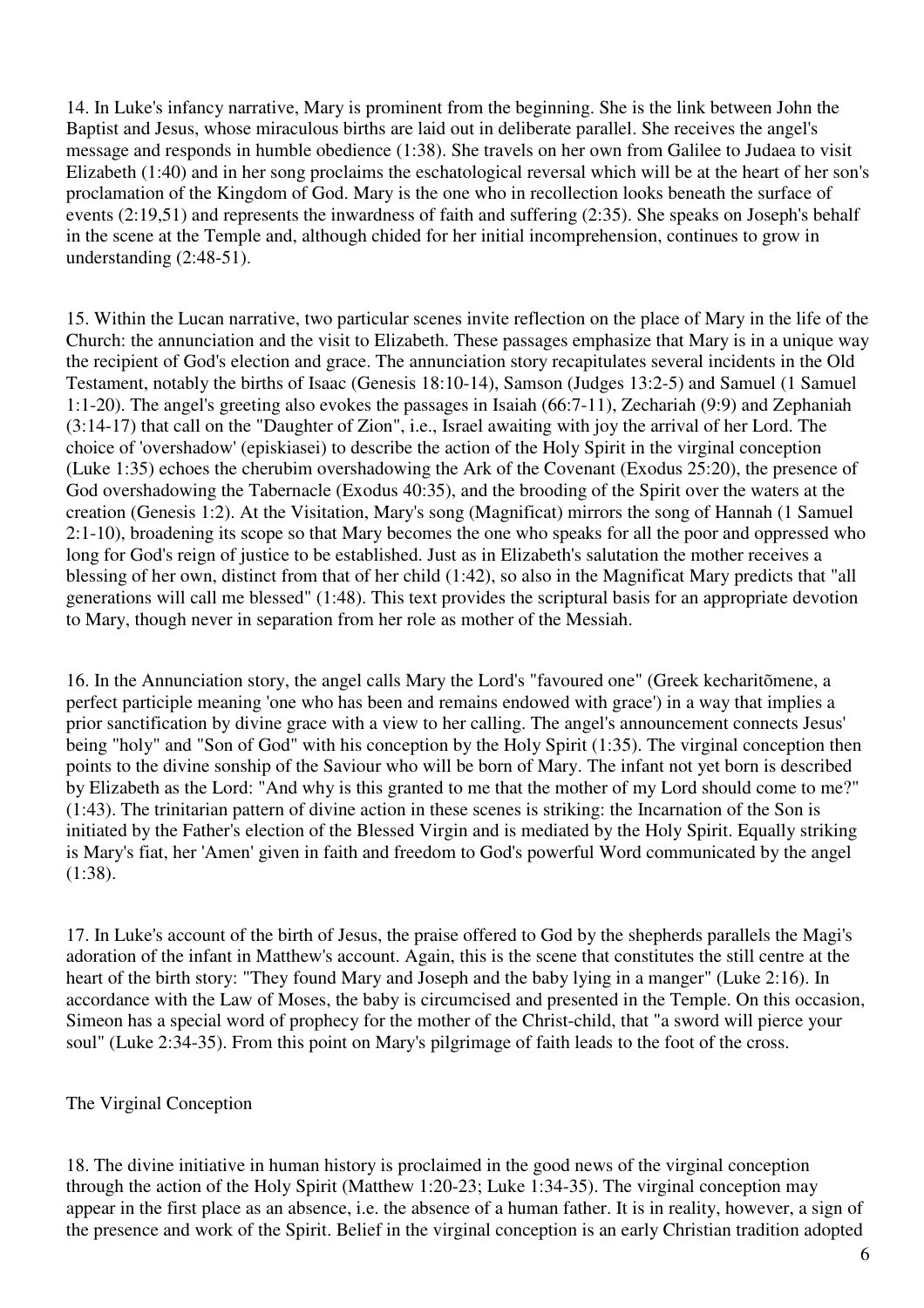and developed independently by Matthew and Luke.2 For Christian believers, it is an eloquent sign of the divine sonship of Christ and of new life through the Spirit. The virginal conception also points to the new birth of every Christian, as an adopted child of God. Each is "born again (from above) by water and the Spirit" (John 3:3-5). Seen in this light, the virginal conception, far from being an isolated miracle, is a powerful expression of what the Church believes about her Lord, and about our salvation.

Mary and the True Family of Jesus

19. After these birth stories, it comes as something of a surprise to read the episode, narrated in all three Synoptic Gospels, which addresses the question of Jesus' true family. Mark tells us that Jesus' "mother and his brothers" (Mark 3:31) come and stand outside, wanting to speak to him.3 Jesus in response distances himself from his natural family: he speaks instead of those gathered around him, his 'eschatological family', that is to say, "whoever does the will of God" (3:35). For Mark, Jesus' natural family, including his own mother, seems at this stage to lack understanding of the true nature of his mission. But that will be the case also with his disciples (e.g. 8:33-35, 9:30-33, 10:35-40). Mark indicates that growth in understanding is inevitably slow and painful, and that genuine faith in Christ is not reached until the encounter with the cross and the empty tomb.

20. In Luke, the stark contrast between the attitude towards Jesus of his natural and eschatological family is avoided (Luke 8:19-21). In a later scene (11:27-28) the woman in the crowd who utters a blessing on his mother, "Blessed is the womb that bore you and the breasts that you sucked", is corrected: "Blessed rather are those who hear the word of God and keep it". But that form of blessing, as Luke sees it, definitely includes Mary who, from the beginning of his account, was ready to let everything in her life happen according to God's word (1:38).

21. In his second book, the Acts of the Apostles, Luke notes that between the ascension of the Risen Lord and the feast of Pentecost the apostles were gathered in Jerusalem "together with the women and Mary the mother of Jesus, and with his brothers" (Acts 1:14). Mary, who was receptive to the working of God's Spirit at the birth of the Messiah (Luke 1:35-38), is here part of the community of disciples waiting in prayer for the outpouring of the Spirit at the birth of the Church.

Mary in John's Gospel

22. Mary is not mentioned explicitly in the Prologue of John's Gospel. However, something of the significance of her role in salvation history may be discerned by placing her in the context of the considered theological truths that the evangelist articulates in unfolding the good news of the Incarnation. The theological emphasis on the divine initiative, that in the narratives of Matthew and Luke is expressed in the story of Jesus' birth, is paralleled in the Prologue of John by an emphasis on the predestining will and grace of God by which all those who are brought to new birth are said to be born "not of blood, nor of the will of the flesh, nor of the will of man, but of God" (1:13). These are words that could be applied to the birth of Jesus himself.

23. At two important moments of Jesus' public life, the beginning (the wedding at Cana) and the end (the Cross), John notes the presence of Jesus' mother. Each is an hour of need: the first on the surface rather trivial, but at a deeper level a symbolic anticipation of the second. John gives a prominent position in his Gospel to the wedding at Cana (2:1-12), calling it the beginning (arche) of the signs of Jesus. The account emphasizes the new wine which Jesus brings, symbolizing the eschatological marriage feast of God with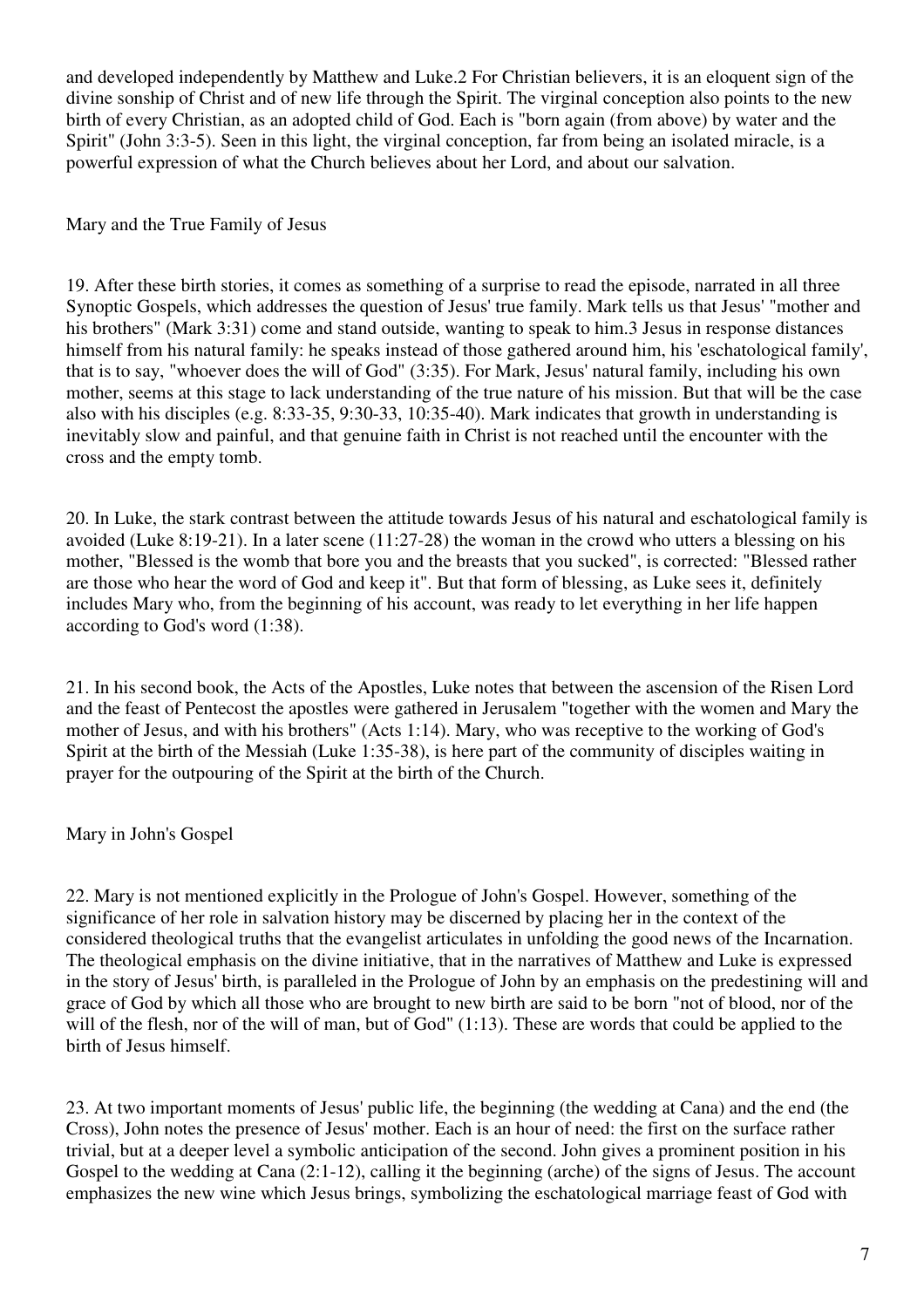his people and the messianic banquet of the Kingdom. The story primarily conveys a Christological message: Jesus reveals his messianic glory to his disciples and they believe in him (2:11).

24. The presence of the "mother of Jesus" is mentioned at the beginning of the story: she has a distinctive role in the unfolding of the narrative. Mary seems to have been invited and be present in her own right, not with "Jesus and his disciples" (2:1-2); Jesus is initially seen as present as part of his mother's family. In the dialogue between them when the wine runs out, Jesus seems at first to refuse Mary's implied request, but in the end he accedes to it. This reading of the narrative, however, leaves room for a deeper symbolic reading of the event. In Mary's words "they have no wine", John ascribes to her the expression not so much of a deficiency in the wedding arrangements, as of the longing for salvation of the whole covenant people, who have water for purification but lack the joyful wine of the messianic kingdom. In his answer, Jesus begins by calling into question his former relationship with his mother ("What is there between you and me?"), implying that a change has to take place. He does not address Mary as 'mother', but as "woman" (cf. John 19:26). Jesus no longer sees his relation to Mary as simply one of earthly kinship.

25. Mary's response, to instruct the servants to "Do whatever he tells you" (2:5), is unexpected; she is not in charge of the feast (cf. 2:8). Her initial role as the mother of Jesus has radically changed. She herself is now seen as a believer within the messianic community. From this moment on, she commits herself totally to the Messiah and his word. A new relationship results, indicated by the change in the order of the main characters at the end of the story: "After this he went down to Capernaum, with his mother and his brothers and his disciples" (2:12). The Cana narrative opens by placing Jesus within the family of Mary, his mother; from now on, Mary is part of the "company of Jesus", his disciple. Our reading of this passage reflects the Church's understanding of the role of Mary: to help the disciples come to her son, Jesus Christ, and to "do whatever he tells you."

26. John's second mention of the presence of Mary occurs at the decisive hour of Jesus' messianic mission, his crucifixion (19:25-27). Standing with other disciples at the cross, Mary shares in the suffering of Jesus, who in his last moments addresses a special word to her, "Woman, behold your son", and to the beloved disciple, "Behold your mother." We cannot but be touched that, even in his dying moments, Jesus is concerned for the welfare of his mother, showing his filial affection. This surface reading again invites a symbolic and ecclesial reading of John's rich narrative. These last commands of Jesus before he dies reveal an understanding beyond their primary reference to Mary and "the beloved disciple" as individuals. The reciprocal roles of the 'woman' and the 'disciple' are related to the identity of the Church. Elsewhere in John, the beloved disciple is presented as the model disciple of Jesus, the one closest to him who never deserted him, the object of Jesus' love, and the ever-faithful witness (13:25, 19:26, 20:1-10, 21:20-25). Understood in terms of discipleship, Jesus' dying words give Mary a motherly role in the Church and encourage the community of disciples to embrace her as a spiritual mother.

27. A corporate understanding of 'woman' also calls the Church constantly to behold Christ crucified, and calls each disciple to care for the Church as mother. Implicit here perhaps is a Mary-Eve typology: just as the first 'woman' was taken from Adam's 'rib' (Genesis 2:22, pleura LXX) and became the mother of all the living (Genesis 3:20), so the 'woman' Mary is, on a spiritual level, the mother of all who gain true life from the water and blood that flow from the side (Greek pleura, literally 'rib') of Christ (19:34) and from the Spirit that is breathed out from his triumphant sacrifice (19:30, 20:22, cf. 1 John 5:8). In such symbolic and corporate readings, images for the Church, Mary and discipleship interact with one another. Mary is seen as the personification of Israel, now giving birth to the Christian community (cf. Isaiah 54:1, 66:7-8), just as she had given birth earlier to the Messiah (cf. Isaiah 7:14). When John's account of Mary at the beginning and end of Jesus' ministry is viewed in this light, it is difficult to speak of the Church without thinking of Mary, the Mother of the Lord, as its archetype and first realization.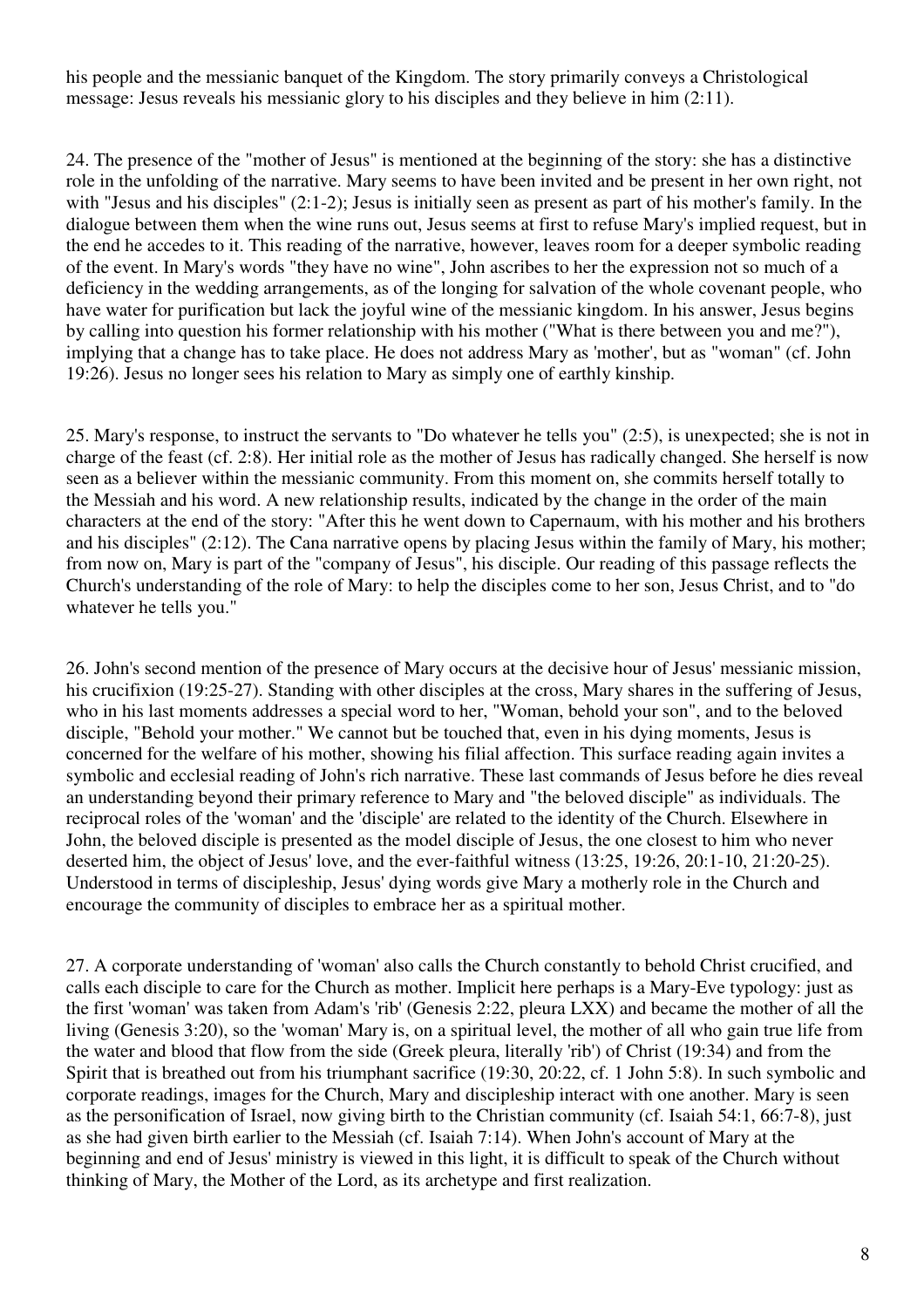#### The Woman in Revelation 12

28. In highly symbolic language, full of scriptural imagery, the seer of Revelation describes the vision of a sign in heaven involving a woman, a dragon, and the woman's child. The narrative of Revelation 12 serves to assure the reader of the ultimate victory of God's faithful ones in times of persecution and eschatological struggle. In the course of history, the symbol of the woman has led to a variety of interpretations. Most scholars accept that the primary meaning of the woman is corporate: the people of God, whether Israel, the Church of Christ, or both. Moreover, the narrative style of the author suggests that the 'full picture' of the woman is attained only at the end of the book when the Church of Christ becomes the triumphant New Jerusalem (Revelation 21:1-3). The actual troubles of the author's community are placed in the frame of history as a whole, which is the scene of the ongoing struggle between the faithful and their enemies, between good and evil, between God and Satan. The imagery of the offspring reminds us of the struggle in Genesis 3:15 between the serpent and the woman, between the serpent's seed and the woman's seed.4

29. Given this primary ecclesial interpretation of Revelation 12, is it still possible to find in it a secondary reference to Mary? The text does not explicitly identify the woman with Mary. It refers to the woman as the mother of the "male child who is to rule all the nations with a rod of iron", a citation from Psalm 2 elsewhere in the New Testament applied to the Messiah as well as to the faithful people of God (cf. Hebrews 1:5, 5:5, Acts 13:33 with Revelation 2:27). In view of this, some Patristic writers came to think of the mother of Jesus when reading this chapter.5 Given the place of the book of Revelation within the canon of Scripture, in which the different biblical images intertwine, the possibility arose of a more explicit interpretation, both individual and corporate, of Revelation 12, illuminating the place of Mary and the Church in the eschatological victory of the Messiah.

## Scriptural Reflection

30. The scriptural witness summons all believers in every generation to call Mary 'blessed'; this Jewish woman of humble status, this daughter of Israel living in hope of justice for the poor, whom God has graced and chosen to become the virgin mother of his Son through the overshadowing of the Holy Spirit. We are to bless her as the 'handmaid of the Lord' who gave her unqualified assent to the fulfilment of God's saving plan, as the mother who pondered all things in her heart, as the refugee seeking asylum in a foreign land, as the mother pierced by the innocent suffering of her own child, and as the woman to whom Jesus entrusted his friends. We are at one with her and the apostles, as they pray for the outpouring of the Spirit upon the nascent Church, the eschatological family of Christ. And we may even glimpse in her the final destiny of God's people to share in her son's victory over the powers of evil and death.

## B. Mary in the Christian Tradition

Christ and Mary in the Ancient Common Tradition

31. In the early Church, reflection on Mary served to interpret and safeguard the apostolic Tradition centred on Jesus Christ. Patristic testimony to Mary as 'God-bearer' (Theotókos) emerged from reflection on Scripture and the celebration of Christian feasts, but its development was due chiefly to the early Christological controversies. In the crucible of these controversies of the first five centuries, and their resolution in successive Ecumenical Councils, reflection on Mary's role in the Incarnation was integral to the articulation of orthodox faith in Jesus Christ, true God and true man.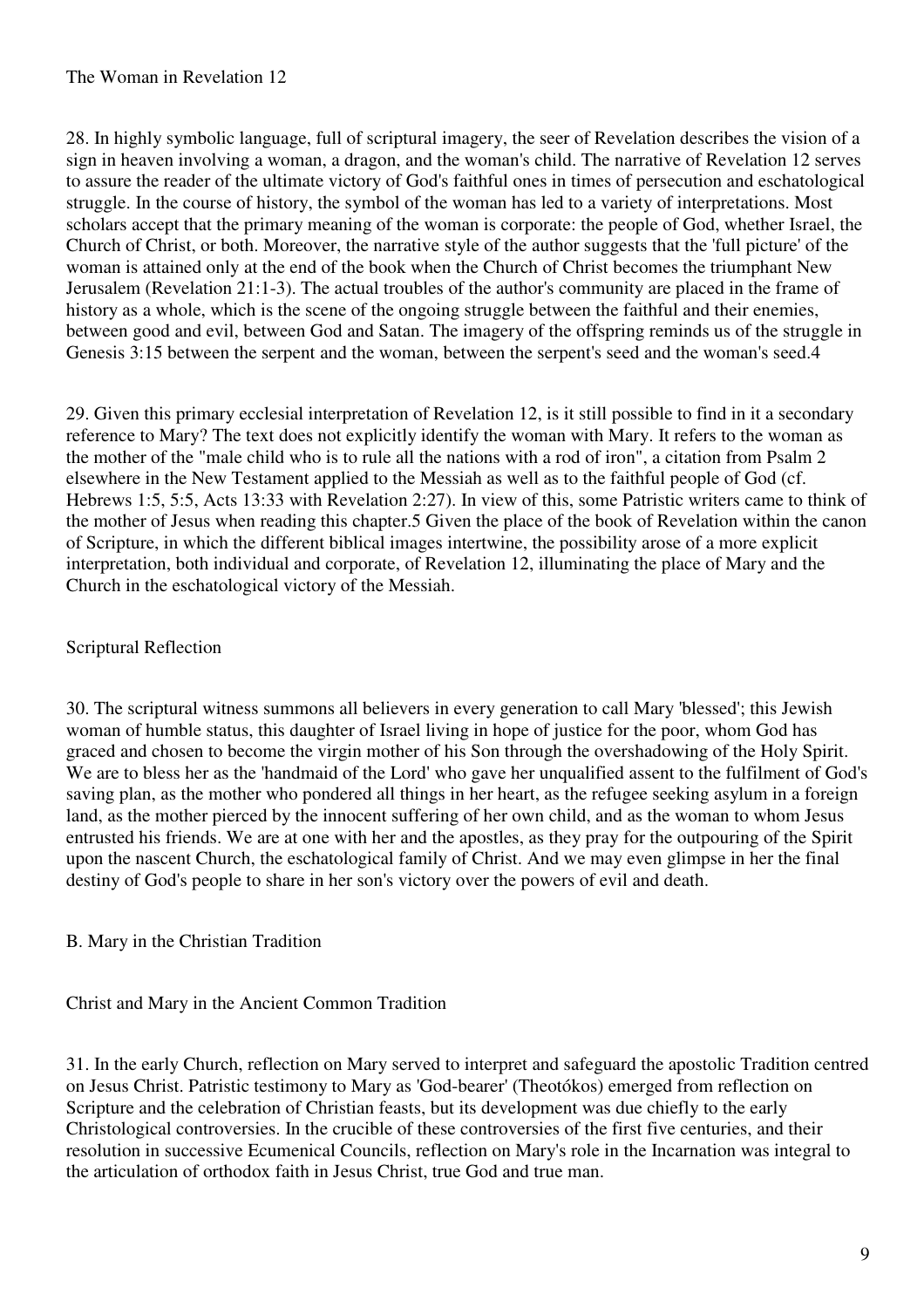32. In defence of Christ's true humanity, and against Docetism, the early Church emphasized Jesus' birth from Mary. He did not just 'appear' to be human; he did not descend from heaven in a 'heavenly body', nor when he was born did he simply 'pass through' his mother. Rather, Mary gave birth to her son of her own substance. For Ignatius of Antioch (†c.110) and Tertullian (†c.225), Jesus is fully human, because 'truly born' of Mary. In the words of the Nicaeo-Constantinopolitan Creed (381), "he was incarnate of the Holy Spirit and the Virgin Mary, and was made man." The definition of Chalcedon (451), reaffirming this creed, attests that Christ is "consubstantial with the Father according to the divinity and consubstantial with us according to the humanity." The Athanasian Creed confesses yet more concretely that he is "man, of the substance of his Mother." This Anglicans and Roman Catholics together affirm.

33. In defence of his true divinity, the early Church emphasized Mary's virginal conception of Jesus Christ. According to the Fathers, his conception by the Holy Spirit testifies to Christ's divine origin and divine identity. The One born of Mary is the eternal Son of God. Eastern and Western Fathers - such as Justin (†c.150), Irenaeus (†c.202), Athanasius (†373), and Ambrose (†397) - expounded this New Testament teaching in terms of Genesis 3 (Mary is the antitype of 'virgin Eve') and Isaiah 7:14 (she fulfils the prophet's vision and gives birth to "God with us"). They appealed to the virginal conception to defend both the Lord's divinity and Mary's honour. As the Apostles' Creed confesses: Jesus Christ was "conceived by the Holy Spirit and born of the Virgin Mary." This Anglicans and Roman Catholics together affirm.

34. Mary's title Theotókos was formally invoked to safeguard the orthodox doctrine of the unity of Christ's person. This title had been in use in churches under the influence of Alexandria at least from the time of the Arian controversy. Since Jesus Christ is "true God from true God", as the Council of Nicaea (325) declared, these churches concluded that his mother, Mary, can rightly be called the 'God-bearer'. Churches under the influence of Antioch, however, conscious of the threat Apollinarianism posed to belief in the full humanity of Christ, did not immediately adopt this title. The debate between Cyril of Alexandria (†444) and Nestorius (†455), patriarch of Constantinople, who was formed in the Antiochene school, revealed that the real issue in the question of Mary's title was the unity of Christ's person. The ensuing Council of Ephesus (431) used Theotókos (literally 'God-bearer'; in Latin, Deipara) to affirm the oneness of Christ's person by identifying Mary as the Mother of God the Word incarnate.6 The rule of faith on this matter takes more precise expression in the definition of Chalcedon: "One and the same Son ... was begotten from the Father before the ages as to the divinity and in the latter days for us and our salvation was born as to the humanity from Mary the Virgin Theotókos." In receiving the Council of Ephesus and the definition of Chalcedon, Anglicans and Roman Catholics together confess Mary as Theotókos.

The Celebration of Mary in the Ancient Common Traditions

35. In the early centuries, communion in Christ included a strong sense of the living presence of the saints as an integral part of the spiritual experience of the churches (Hebrews 12:1, 22-24; Revelation 6:9-11; 7; 8:3-4). Within the 'cloud of witnesses', the Lord's mother came to be seen to have a special place. Themes developed from Scripture and in devotional reflection reveal a deep awareness of Mary's role in the redemption of humanity. Such themes include Mary as Eve's counterpart and as a type of the Church. The response of Christian people, reflecting on these themes, found devotional expression in both private and public prayer.

36. Exegetes delighted in drawing feminine imagery from the Scriptures to contemplate the significance both of the Church and Mary. Fathers as early as Justin Martyr (†c.150) and Irenaeus (†c.202), reflecting on texts like Genesis 3 and Luke 1:26-38, developed, alongside the antithesis of Adam/New Adam, that of Eve/New Eve. Just as Eve is associated with Adam in bringing about our defeat, so Mary is associated with her Son in the conquest of the ancient enemy (cf. Genesis 3:15, vide supra footnote 4): 'virgin' Eve's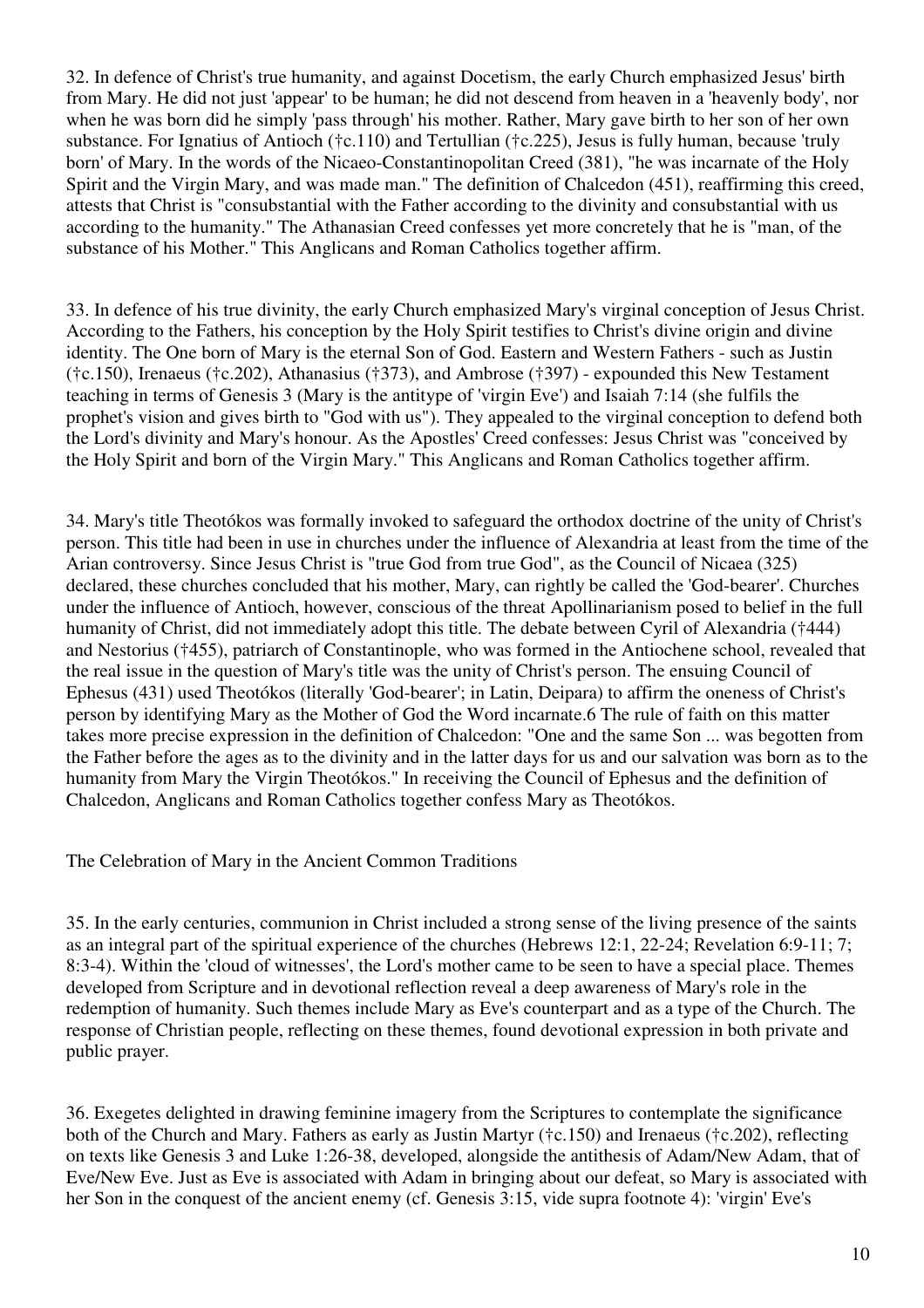disobedience results in death; the virgin Mary's obedience opens the way to salvation. The New Eve shares in the New Adam's victory over sin and death.

37. The Fathers presented Mary the Virgin Mother as a model of holiness for consecrated virgins, and increasingly taught that she had remained 'Ever-Virgin'.7 In their reflection, virginity was understood not only as physical integrity, but as an interior disposition of openness, obedience, and single-hearted fidelity to Christ which models Christian discipleship and issues in spiritual fruitfulness.

38. In this patristic understanding, Mary's virginity was closely related to her sanctity. Although some early exegetes thought that Mary was not wholly without sin,8 Augustine (†430) witnessed to contemporary reluctance to speak of any sin in her.

We must except the holy Virgin Mary, concerning whom I wish to raise no question when it touches the subject of sins, out of honour to the Lord; for from him we know what abundance of grace for overcoming sin in every particular was conferred on her who had the merit to conceive and bear him who undoubtedly had no sin. (De natura et gratia 36.42).

Other Fathers from West and East, appealing to the angelic salutation (Luke 1:28) and Mary's response (Luke 1:38), support the view that Mary was filled with grace from her origin in anticipation of her unique vocation as Mother of the Lord. By the fifth century they hail her as a new creation: blameless, spotless, "holy in body and soul" (Theodotus of Ancyra, Homily 6,11: †before 446). By the sixth century, the title panaghia ('all-holy') can be found in the East.

39. Following the Christological debates at the councils of Ephesus and Chalcedon, devotion to Mary flourished. When the patriarch of Antioch refused Mary the title of Theotókos, Emperor Leo I (457-474) commanded the patriarch of Constantinople to insert this title into the eucharistic prayer throughout the East. By the sixth century, commemoration of Mary as 'God-bearer' had become universal in the eucharistic prayers of East and West (with the exception of the Assyrian Church of the East). Texts and images celebrating Mary's holiness were multiplied in liturgical poetry and songs, such as the Akathist, a hymn probably written soon after Chalcedon and still sung in the Eastern church. A tradition of praying with and praising Mary was thus gradually established. This has been associated since the fourth century, especially in the East, with asking for her protection.9

40. After the Council of Ephesus, churches began to be dedicated to Mary and feasts in her honour began to be celebrated on particular days in these churches. Prompted by popular piety and gradually adopted by local churches, feasts celebrating Mary's conception (December 8/9), birth (September 8), presentation (November 21), and dormition (August 15) mirrored the liturgical commemorations of events in the life of the Lord. They drew both on the canonical Scriptures and also on apocryphal accounts of Mary's early life and her 'falling asleep'. A feast of the conception of Mary can be dated in the East to the late seventh century, and was introduced into the Western church through southern England in the early eleventh century. It drew on popular devotion expressed in the second-century Protoevangelium of James, and paralleled the dominical feast of the annunciation and the existing feast of the conception of John the Baptist. The feast of Mary's 'falling asleep' dates from the end of the sixth century, but was influenced by legendary narratives of the end of Mary's life already widely in circulation. In the West, the most influential of them are the Transitus Mariae. In the East the feast was known as the 'dormition', which implied her death but did not exclude her being taken into heaven. In the West the term used was 'assumption',which emphasized her being taken into heaven but did not exclude the possibility of her dying. Belief in her assumption was grounded in the promise of the resurrection of the dead and the recognition of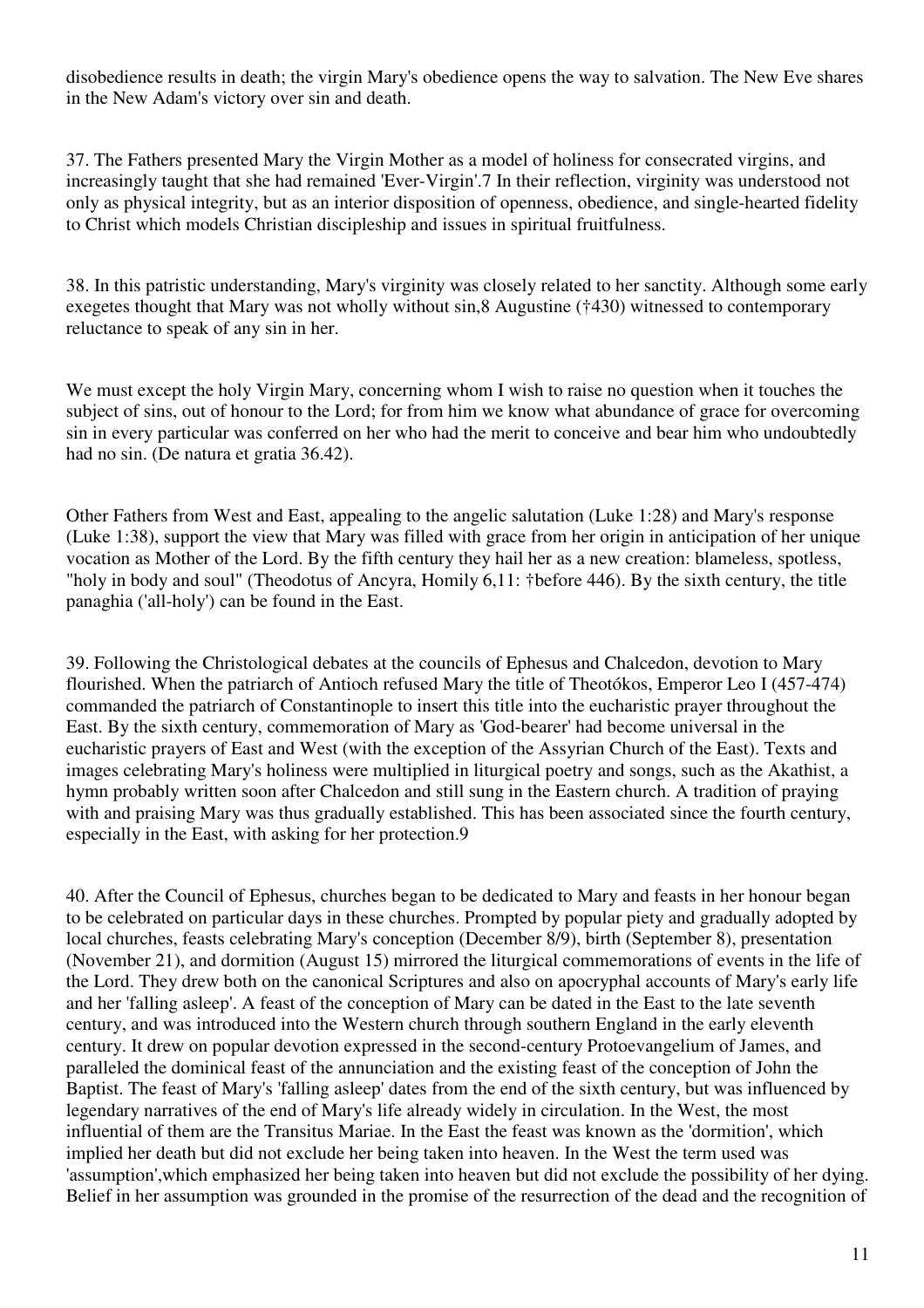Mary's dignity as Theotókos and 'Ever Virgin', coupled with the conviction that she who had borne Life should be associated to her Son's victory over death, and with the glorification of his Body, the Church.

The Growth of Marian Doctrine and Devotion in the Middle Ages

41. The spread of these feasts of Mary gave rise to homilies in which preachers delved into the Scriptures, searching for types and motifs to illuminate the Virgin's place in the economy of salvation. During the High Middle Ages a growing emphasis on the humanity of Christ was matched by attention to the exemplary virtues of Mary. Bernard, for example, articulates this emphasis in his homilies. Meditation on the lives of both Christ and Mary became increasingly popular, and gave rise to the development of such devotional practices as the rosary. The paintings, sculptures and stained glass of the High and Late Middle Ages lent to this devotion immediacy and colour.

42. During these centuries there were some major shifts of emphasis in theological reflection about Mary. Theologians of the High Middle Ages developed patristic reflection on Mary as a 'type' of the Church, and also as the New Eve, in a way that associated her ever more closely with Christ in the continuing work of redemption. The centre of attention of believers shifted from Mary as representing the faithful Church, and so also redeemed humanity, to Mary as dispensing Christ's graces to the faithful. Scholastic theologians in the West developed an increasingly elaborate body of doctrine about Mary in her own right. Much of this doctrine grew out of speculation about the holiness and sanctification of Mary. Questions about this were influenced not only by the scholastic theology of grace and original sin, but also by presuppositions concerning procreation and the relation between soul and body. For example, if she were sanctified in the womb of her mother, more perfectly even than John the Baptist and Jeremiah, some theologians thought that the precise moment of her sanctification had to be determined according to the current understanding of when the 'rational soul' was infused into the body. Theological developments in the Western doctrine of grace and sin raised other questions: how could Mary be free of all sin, including original sin, without jeopardising the role of Christ as universal Saviour? Speculative reflection led to intense discussions about how Christ's redeeming grace may have preserved Mary from original sin. The measured theology of Mary's sanctification found in the Summa Theologiae of Thomas Aquinas, and the subtle reasoning of Duns Scotus about Mary, were deployed in extended controversy over whether Mary was immaculate from the first moment of her conception.

43. In the Late Middle Ages, scholastic theology grew increasingly apart from spirituality. Less and less rooted in scriptural exegesis, theologians relied on logical probability to establish their positions, and Nominalists speculated on what could be done by the absolute power and will of God. Spirituality, no longer in creative tension with theology, emphasized affectivity and personal experience. In popular religion, Mary came widely to be viewed as an intermediary between God and humanity, and even as a worker of miracles with powers that verged on the divine. This popular piety in due course influenced the theological opinions of those who had grown up with it, and who subsequently elaborated a theological rationale for the florid Marian devotion of the Late Middle Ages.

From the Reformation to the Present Day

44. One powerful impulse for Reformation in the early sixteenth century was a widespread reaction against devotional practices which approached Mary as a mediatrix alongside Christ, or sometimes even in his place. Such exaggerated devotions, in part inspired by presentations of Christ as inaccessible Judge as well as Redeemer, were sharply criticized by Erasmus and Thomas More and decisively rejected by the Reformers. Together with a radical re-reception of Scripture as the fundamental touchstone of divine revelation, there was a re-reception by the Reformers of the belief that Jesus Christ is the only mediator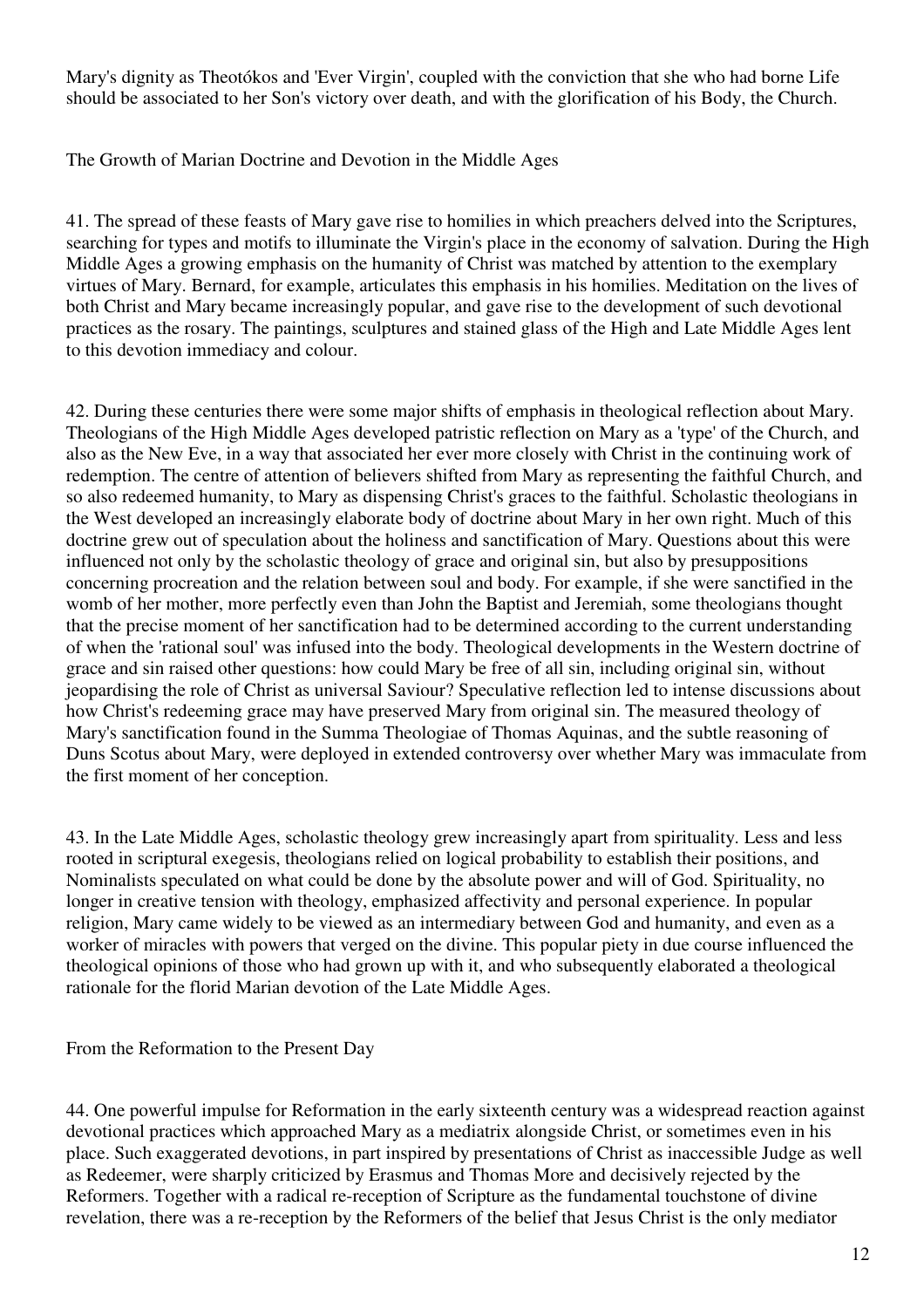between God and humanity. This entailed a rejection of real and perceived abuses surrounding devotion to Mary. It led also to the loss of some positive aspects of devotion and the diminution of her place in the life of the Church.

45. In this context, the English Reformers continued to receive the doctrine of the ancient Church concerning Mary. Their positive teaching about Mary concentrated on her role in the Incarnation: it is summed up in their acceptance of her as the Theotókos, because this was seen to be both scriptural and in accord with ancient common tradition. Following the traditions of the early Church and other Reformers like Martin Luther, the English Reformers such as Latimer (Works, 2:105), Cranmer (Works, 2:60; 2:88) and Jewel (Works, 3:440-441) accepted that Mary was 'Ever Virgin'. Following Augustine, they showed a reticence about affirming that Mary was a sinner. Their chief concern was to emphasize the unique sinlessness of Christ, and the need of all humankind, including Mary, for a Saviour (cf. Luke 1:47). Articles IX and XV affirmed the universality of human sinfulness. They neither affirmed nor denied the possibility of Mary having been preserved by grace from participation in this general human condition. It is notable that the Book of Common Prayer in the Christmas collect and preface refers to Mary as 'a pure virgin'.

46. From 1561, the calendar of the Church of England (which was reproduced in the 1662 Book of Common Prayer) contained five feasts associated with Mary: Conception of Mary, Nativity of Mary, Annunciation, Visitation, and Purification/Presentation. There was, however, no longer a feast of the Assumption (August 15): not only was it understood to lack scriptural warrant, but was also seen as exalting Mary at the expense of Christ. Anglican liturgy, as expressed in the successive Books of Common Prayer (1549, 1552, 1559, 1662) when it mentions Mary, gives prominence to her role as the 'pure Virgin' from whose 'substance' the Son took human nature (cf. Article II). In spite of the diminution of devotion to Mary in the sixteenth century, reverence for her endured in the continued use of the Magnificat in Evening Prayer, and the unchanged dedication of ancient churches and Lady Chapels. In the seventeenth century writers such as Lancelot Andrewes, Jeremy Taylor and Thomas Ken re-appropriated from patristic tradition a fuller appreciation of the place of Mary in the prayers of the believer and of the Church. For example, Andrewes in his Preces Privatae borrowed from Eastern liturgies when he showed a warmth of Marian devotion "Commemorating the allholy, immaculate, more than blessed mother of God and evervirgin Mary." This re-appropriation can be traced into the next century, and into the Oxford Movement of the nineteenth century.

47. In the Roman Catholic Church, the continued growth of Marian doctrine and devotion, while moderated by the reforming decrees of the Council of Trent (1545-63), also suffered the distorting influence of Protestant - Catholic polemics. To be Roman Catholic came to be identified by an emphasis on devotion to Mary. The depth and popularity of Marian spirituality in the nineteenth and the first half of the twentieth centuries contributed to the definitions of the dogmas of the Immaculate Conception (1854) and the Assumption (1950). On the other hand, the pervasiveness of this spirituality began to give rise to criticism both within and beyond the Roman Catholic Church and initiated a process of re-reception. This re-reception was evident in the Second Vatican Council which, consonant with the contemporary biblical, patristic, and liturgical renewals, and with concern for ecumenical sensitivities, chose not to draft a separate document on Mary, but to integrate doctrine about her into the Constitution on the Church, Lumen Gentium (1964) - more specifically, into its final section describing the eschatological pilgrimage of the Church (Chapter VIII). The Council intended "to explain carefully both the role of the Blessed Virgin in the mystery of the Word Incarnate and of the Mystical Body, as well as the duties of the redeemed human race towards the God-bearer, mother of Christ and mother of humanity, especially of the faithful" (art. 54). Lumen Gentium concludes by calling Mary a sign of hope and comfort for God's pilgrim people (art. 68- 69). The Fathers of the Council consciously sought to resist exaggerations by returning to patristic emphases and placing Marian doctrine and devotion in its proper Christological and ecclesial context.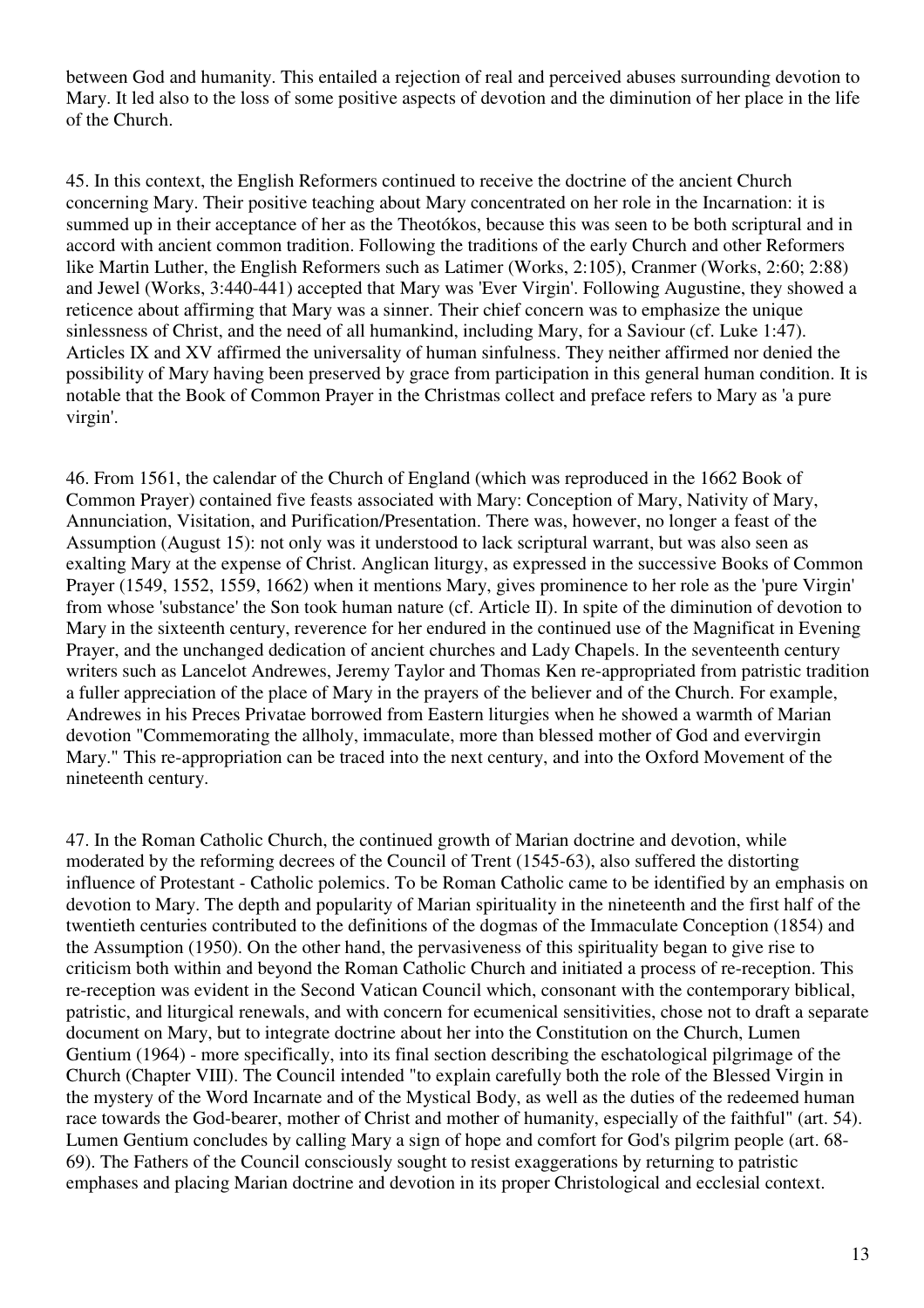48. Soon after the Council, faced by an unanticipated decline in devotion to Mary, Pope Paul VI published an Apostolic Exhortation, Marialis Cultus (1974), to remove doubts about the Council's intentions and to foster appropriate Marian devotion. His review of the place of Mary in the revised Roman rite showed that she has not been 'demoted' by the liturgical renewal, but that devotion to her is properly located within the Christological focus of the Church's public prayer. He reflected on Mary as "a model of the spiritual attitudes with which the Church celebrates and lives the divine mysteries" (art. 16). She is the model for the whole Church, but also a "teacher of the spiritual life for individual Christians" (art. 21). According to Paul VI, the authentic renewal of Marian devotion must be integrated with the doctrines of God, Christ, and the Church. Devotion to Mary must be in accordance with the Scriptures and the liturgy of the Church; it must be sensitive to the concerns of other Christians and it must affirm the full dignity of women in public and private life. The Pope also issued cautions to those who err either by exaggeration or neglect. Finally, he commended the recitation of the Angelus and the Rosary as traditional devotions which are compatible with these norms. In 2002, Pope John Paul II reinforced the Christological focus of the Rosary by proposing five 'mysteries of Light' from the Gospels' account of Christ's public ministry between his Baptism and Passion. "The Rosary," he states, "though clearly Marian in character, is at heart a Christocentric prayer" (Rosarium Virginis Mariae 1).

49. Mary has a new prominence in Anglican worship through the liturgical renewals of the twentieth century. In most Anglican prayer books, Mary is again mentioned by name in the Eucharistic prayers. Further, August 15th has come to be widely celebrated as a principal feast in honour of Mary with Scripture readings, collect and proper preface. Other feasts associated with Mary have also been renewed, and liturgical resources offered for use on these festivals. Given the definitive role of authorized liturgical texts and practices in Anglican formularies, such developments are highly significant.

50. The above developments show that in recent decades a re-reception of the place of Mary in corporate worship has been taking place across the Anglican Communion. At the same time, in Lumen Gentium (Chapter VIII) and the Exhortation Marialis Cultus the Roman Catholic Church has attempted to set devotion to Mary within the context of the teaching of Scripture and the ancient common tradition. This constitutes, for the Roman Catholic Church, a re-reception of teaching about Mary. Revision of the calendars and lectionaries used in our Communions, especially the liturgical provision associated with feasts of Mary, gives evidence of a shared process of re-receiving the scriptural testimony to her place in the faith and life of the Church. Growing ecumenical exchange has contributed to the process of rereception in both Communions.

51. The Scriptures lead us together to praise and bless Mary as the handmaid of the Lord, who was providentially prepared by divine grace to be the mother of our Redeemer. Her unqualified assent to the fulfilment of God's saving plan can be seen as the supreme instance of a believer's 'Amen' in response to the 'Yes' of God. She stands as a model of holiness, obedience and faith for all Christians. As one who received the Word in her heart and in her body, and brought it forth into the world, Mary belongs in the prophetic tradition. We are agreed in our belief in the Blessed Virgin Mary as Theotókos. Our two communions are both heirs to a rich tradition which recognizes Mary as ever virgin, and sees her as the new Eve and as a type of the Church. We join in praying and praising with Mary whom all generations have called blessed, in observing her festivals and according her honour in the communion of the saints, and are agreed that Mary and the saints pray for the whole Church (see below in section D). In all of this, we see Mary as inseparably linked with Christ and the Church. Within this broad consideration of the role of Mary, we now focus on the theology of hope and grace.

C. Mary within the pattern of Grace and Hope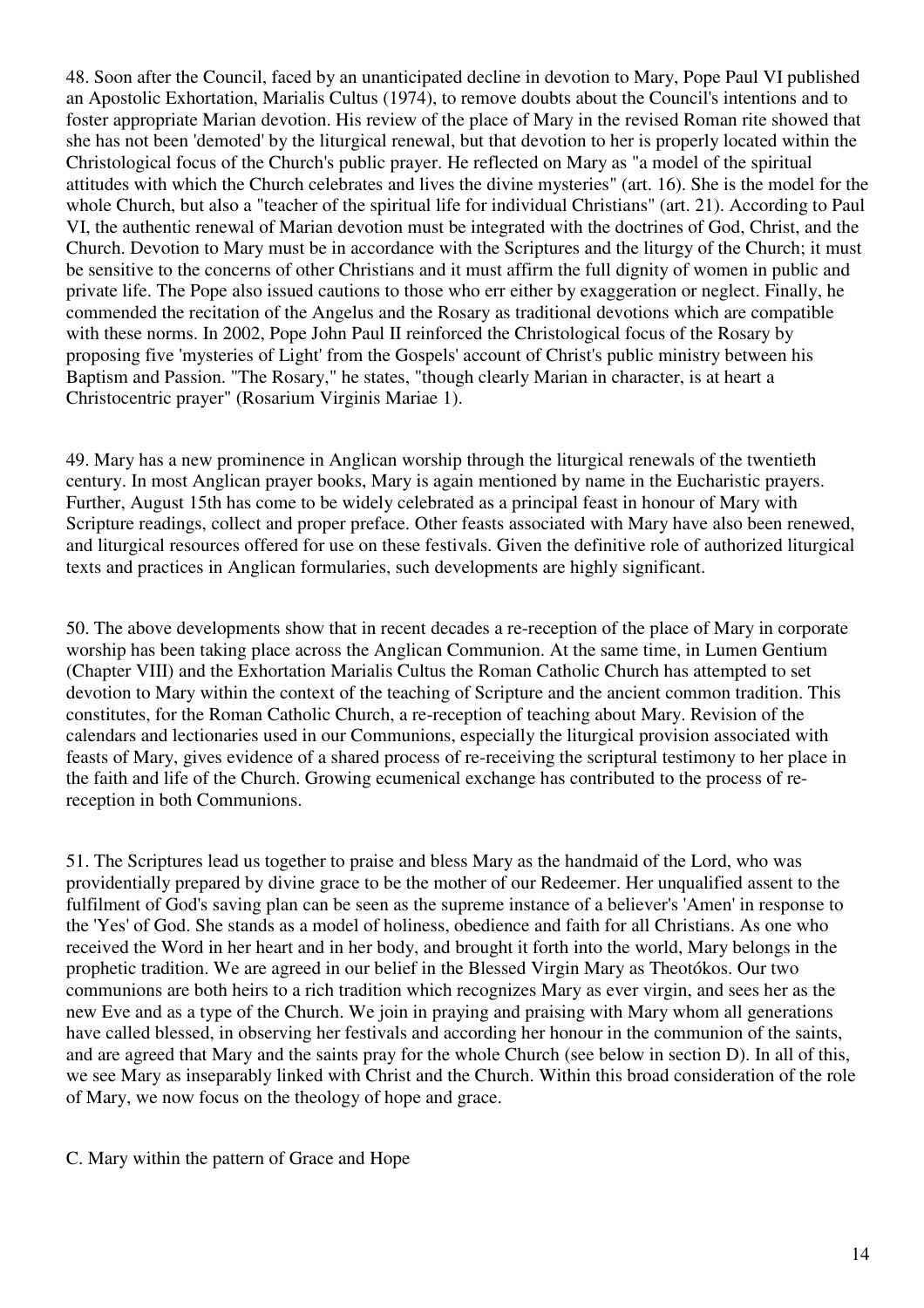52. Participation in the glory of God, through the mediation of the Son, in the power of the Spirit is the Gospel hope (cf. 2 Corinthians 3:18; 4:4-6). The Church already enjoys this hope and destiny through the Holy Spirit, who is the 'pledge' of our inheritance in Christ (Ephesians 1:14, 2 Corinthians 5:5). For Paul especially, what it means to be fully human can only be understood rightly when it is viewed in the light of what we are to become in Christ, the 'last Adam', as opposed to what we had become in the old Adam (1) Corinthians 15:42-49, cf. Romans 5:12-21). This eschatological perspective sees Christian life in terms of the vision of the exalted Christ leading believers to cast off sins that entangle (Hebrews 12:1-2) and to participate in his purity and love, made available through his atoning sacrifice (1 John 3:3; 4:10). We thus view the economy of grace from its fulfilment in Christ 'back' into history, rather than 'forward' from its beginning in fallen creation towards the future in Christ. This perspective offers fresh light in which to consider the place of Mary.

53. The hope of the Church is based upon the testimony it has received about the present glory of Christ. The Church proclaims that Christ was not only raised bodily from the tomb, but was exalted to the right hand of the Father, to share in the Father's glory (1 Timothy 3:16, 1 Peter 1:21). Insofar as believers are united with Christ in baptism and share in Christ's sufferings (Romans 6:1-6), they participate through the Spirit in his glory, and are raised up with him in anticipation of the final revelation (cf. Romans 8:17, Ephesians 2:6, Colossians 3:1). It is the destiny of the Church and of its members, the "saints" chosen in Christ "before the foundation of the world", to be "holy and blameless" and to share in the glory of Christ (Ephesians 1:3-5, 5:27). Paul speaks as it were from the future retrospectively, when he says, "those whom God predestined he also called; those whom he called he also justified; and those whom he justified he also glorified" (Romans 8:30). In the succeeding chapters of Romans, Paul explicates this many-faceted drama of God's election in Christ, keeping in view its end: the inclusion of the Gentiles, so that "all Israel shall be saved" (Romans 11:26).

Mary in the Economy of Grace

54. Within this biblical framework we have considered afresh the distinctive place of the Virgin Mary in the economy of grace, as the one who bore Christ, the elect of God. The word of God delivered by Gabriel addresses her as already 'graced', inviting her to respond in faith and freedom to God's call (Luke 1:28,38,45). The Spirit is operative within her in the conception of the Saviour, and this "blessed among women" is inspired to sing "all generations will call me blessed" (Luke 1:42,48). Viewed eschatologically, Mary thus embodies the 'elect Israel' of whom Paul speaks - glorified, justified, called, predestined. This is the pattern of grace and hope which we see at work in the life of Mary, who holds a distinctive place in the common destiny of the Church as the one who bore in her own flesh 'the Lord of glory'. Mary is marked out from the beginning as the one chosen, called and graced by God through the Holy Spirit for the task that lay ahead of her.

55. The Scriptures tell us of barren women who were gifted by God with children - Rachel, Manoah's wife, Hannah (Genesis 30:1-24, Judges 13, 1 Samuel 1), and those past childbearing - Sarah (Genesis 18:9-15, 21:1-7), and most notably Mary's cousin, Elizabeth (Luke 1:7,24). These women highlight the singular role of Mary, who was neither barren nor past child-bearing age, but a fruitful virgin: in her womb the Spirit brought about the conception of Jesus. The Scriptures also speak of God's care for all human beings, even before their coming to birth (Psalm 139:13-18), and recount the action of God's grace preceding the specific calling of particular persons, even from their conception (cf. Jeremiah 1:5, Luke 1:15, Galatians 1:15). With the early Church, we see in Mary's acceptance of the divine will the fruit of her prior preparation, signified in Gabriel's affirmation of her as 'graced'. We can thus see that God was at work in Mary from her earliest beginnings, preparing her for the unique vocation of bearing in her own flesh the new Adam, in whom all things in heaven and earth hold together (cf. Colossians 1:16-17). Of Mary, both personally and as a representative figure, we can say she is "God's workmanship, created in Christ Jesus for good works which God prepared beforehand" (Ephesians 2:10).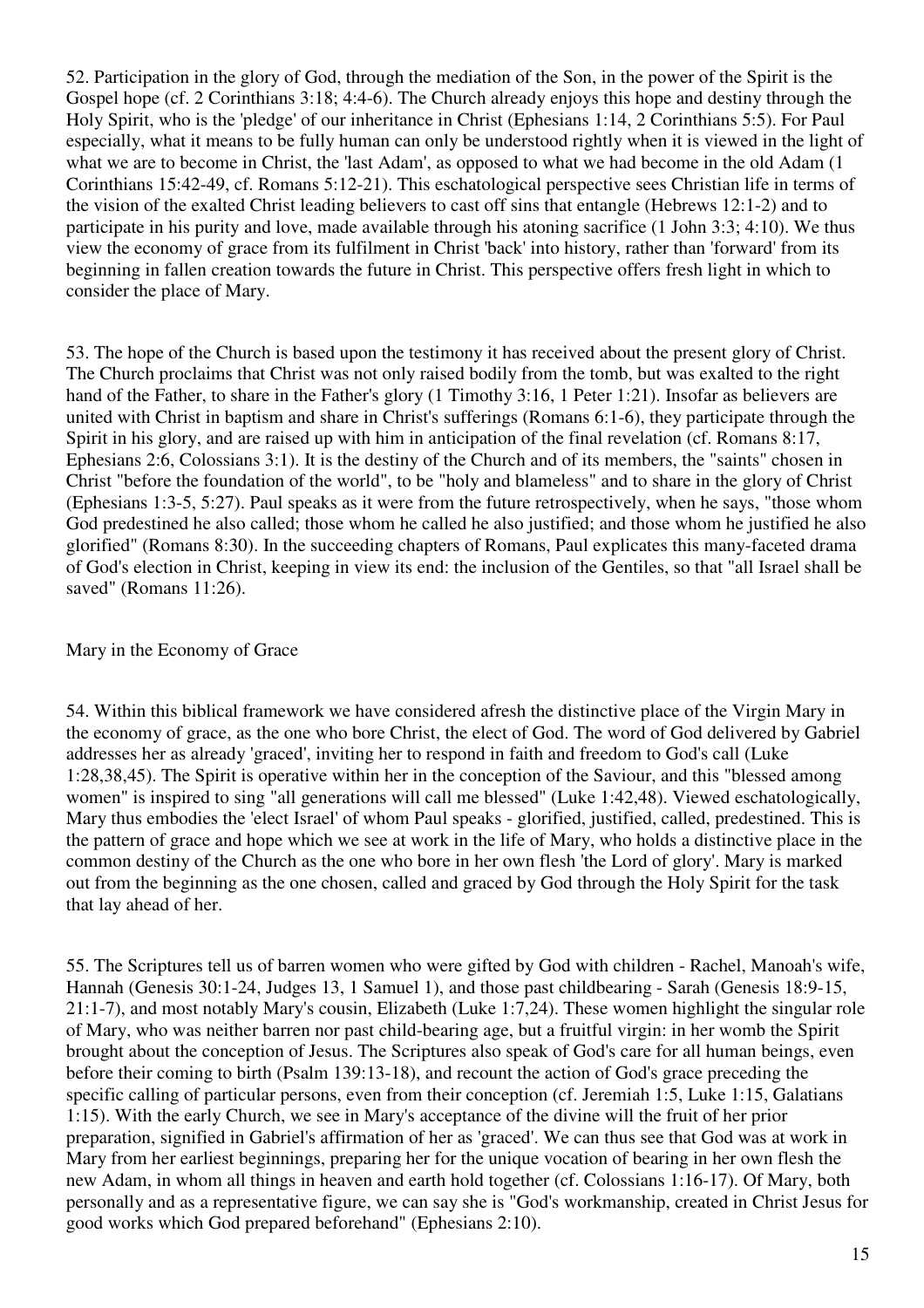56. Mary, a pure virgin, bore God incarnate in her womb. Her bodily intimacy with her son was all of a piece with her faithful following of him, and her maternal participation in his victorious self-giving (Luke 2:35). All this is clearly testified in Scripture, as we have seen. There is no direct testimony in Scripture concerning the end of Mary's life. However, certain passages give instances of those who follow God's purposes faithfully being drawn into God's presence. Moreover, these passages offer hints or partial analogies that may throw light on the mystery of Mary's entry into glory. For instance, the biblical pattern of anticipated eschatology appears in the account of Stephen, the first martyr (Acts 7:54-60). At the moment of his death, which conforms to that of his Lord, he sees "the glory of God, and Jesus" the "Son of Man" not seated in judgement, but "standing at the right hand of God" to welcome his faithful servant. Similarly, the penitent thief who calls on the crucified Christ is accorded the special promise of being with Christ immediately in Paradise (Luke 23:43). God's faithful servant Elijah is taken up by a whirlwind into heaven (2 Kings 2:11), and of Enoch it is written, "he was attested as having pleased God" as a man of faith, and was therefore "taken up so that he should not see death; and he was not found because God had taken him" (Hebrews 11:5, cf. Genesis 5:24). Within such a pattern of anticipated eschatology, Mary can also be seen as the faithful disciple fully present with God in Christ. In this way, she is a sign of hope for all humanity.

57. The pattern of hope and grace already foreshadowed in Mary will be fulfilled in the new creation in Christ when all the redeemed will participate in the full glory of the Lord (cf. 2 Corinthians 3:18). Christian experience of communion with God in this present life is a sign and foretaste of divine grace and glory, a hope shared with the whole of creation (Romans 8:18-23). The individual believer and the Church find their consummation in the new Jerusalem, the holy bride of Christ (cf. Revelation 21:2, Ephesians 5:27). When Christians from East and West through the generations have pondered God's work in Mary, they have discerned in faith (cf. Gift 29) that it is fitting that the Lord gathered her wholly to himself: in Christ, she is already a new creation in whom "the old has passed away and the new has come" (2 Corinthians 5:17). Viewed from such an eschatological perspective, Mary may be seen both as a type of the Church, and as a disciple with a special place in the economy of salvation.

## The Papal Definitions

58. Thus far we have outlined our common faith concerning the place of Mary in the divine purpose. Roman Catholic Christians, however, are bound to believe the teaching defined by Pope Pius XII in 1950: "that the Immaculate Mother of God, the ever-Virgin Mary, having completed the course of her earthly life, was assumed body and soul into heavenly glory." We note that the dogma does not adopt a particular position as to how Mary's life ended,10 nor does it use about her the language of death and resurrection, but celebrates the action of God in her. Thus, given the understanding we have reached concerning the place of Mary in the economy of hope and grace, we can affirm together the teaching that God has taken the Blessed Virgin Mary in the fullness of her person into his glory as consonant with Scripture and that it can, indeed, only be understood in the light of Scripture. Roman Catholics can recognize that this teaching about Mary is contained in the dogma. While the calling and destiny of all the redeemed is their glorification in Christ, Mary, as Theotókos, holds the pre-eminent place within the communion of saints and embodies the destiny of the Church.

59. Roman Catholics are also bound to believe that "the most blessed Virgin Mary was, from the first moment of her conception, by a singular grace and privilege of almighty God and in view of the merits of Christ Jesus the Saviour of the human race, preserved immune from all stain of original sin" (Dogma of the Immaculate Conception of Mary, defined by Pope Pius IX, 1854).11 The definition teaches that Mary, like all other human beings, has need of Christ as her Saviour and Redeemer (cf. Lumen Gentium 53; Catechism of the Catholic Church 491). The negative notion of 'sinlessness' runs the risk of obscuring the fullness of Christ's saving work. It is not so much that Mary lacks something which other human beings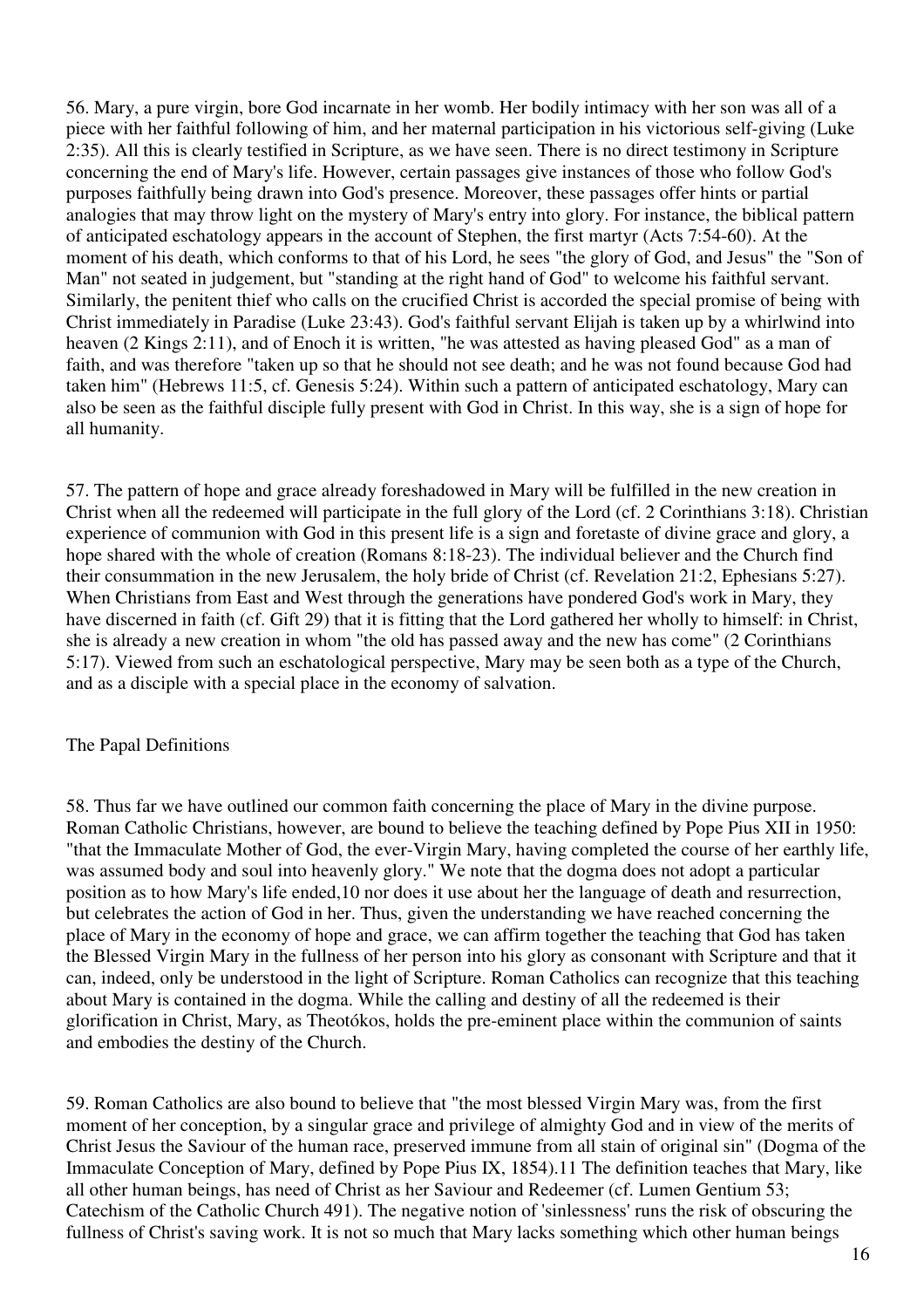'have', namely sin, but that the glorious grace of God filled her life from the beginning.12 The holiness which is our end in Christ (cf. 1 John 3:2-3) was seen, by unmerited grace, in Mary, who is the prototype of the hope of grace for humankind as a whole. According to the New Testament, being 'graced' has the connotation of being freed from sin through Christ's blood (Ephesians 1:6-7). The Scriptures point to the efficacy of Christ's atoning sacrifice even for those who preceded him in time (cf. 1 Peter 3:19, John 8:56, 1 Corinthians 10:4). Here again the eschatological perspective illuminates our understanding of Mary's person and calling. In view of her vocation to be the mother of the Holy One (Luke 1:35), we can affirm together that Christ's redeeming work reached 'back' in Mary to the depths of her being, and to her earliest beginnings. This is not contrary to the teaching of Scripture, and can only be understood in the light of Scripture. Roman Catholics can recognize in this what is affirmed by the dogma - namely "preserved from all stain of original sin" and "from the first moment of her conception."

60. We have agreed together that the teaching about Mary in the two definitions of 1854 and 1950, understood within the biblical pattern of the economy of grace and hope outlined here, can be said to be consonant with the teaching of the Scriptures and the ancient common traditions. However, in Roman Catholic understanding as expressed in these two definitions, the proclamation of any teaching as dogma implies that the teaching in question is affirmed to be "revealed by God" and therefore to be believed "firmly and constantly" by all the faithful (i.e. it is de fide). The problem which the dogmas may present for Anglicans can be put in terms of Article VI:

Holy Scripture containeth all things necessary to salvation: so that whatsoever is not read therein, nor may be proved thereby, is not to be required of any man, that it should be believed as an article of the Faith, or be thought requisite or necessary to salvation.

We agree that nothing can be required to be believed as an article of faith unless it is revealed by God. The question arises for Anglicans, however, as to whether these doctrines concerning Mary are revealed by God in a way which must be held by believers as a matter of faith.

61. The particular circumstances and precise formulations of the 1854 and 1950 definitions have created problems not only for Anglicans but also for other Christians. The formulations of these doctrines and some objections to them are situated within the thought-forms of their time. In particular, the phrases "revealed by God" (1854) and "divinely revealed" (1950) used in the dogmas reflect the theology of revelation that was dominant in the Roman Catholic Church at the time that the definitions were made, and which found authoritative expression in the Constitution Dei Filius of the First Vatican Council. They have to be understood today in the light of the way this teaching was refined by the Second Vatican Council in its Constitution Dei Verbum, particularly in regard to the central role of Scripture in the reception and transmission of revelation. When the Roman Catholic Church affirms that a truth is "revealed by God", there is no suggestion of new revelation. Rather, the definitions are understood to bear witness to what has been revealed from the beginning. The Scriptures bear normative witness to such revelation (cf. Gift 19). This revelation is received by the community of believers and transmitted in time and place through the Scriptures and through the preaching, liturgy, spirituality, life and teaching of the Church, that draw upon the Scriptures. In The Gift of Authority the Commission sought to explicate a method by which such authoritative teaching could arise, the key point being that it needs to be in conformity with Scripture, which remains a primary concern for Anglicans and Roman Catholics alike.

62. Anglicans have also questioned whether these doctrines must be held by believers as a matter of faith in view of the fact that the Bishop of Rome defined these doctrines "independent of a Council" (cf. Authority II 30). In response, Roman Catholics have pointed to the sensus fidelium, the liturgical tradition throughout the local churches, and the active support of the Roman Catholic bishops (cf. Gift 29-30): these were the elements through which these doctrines were recognized as belonging to the faith of the Church, and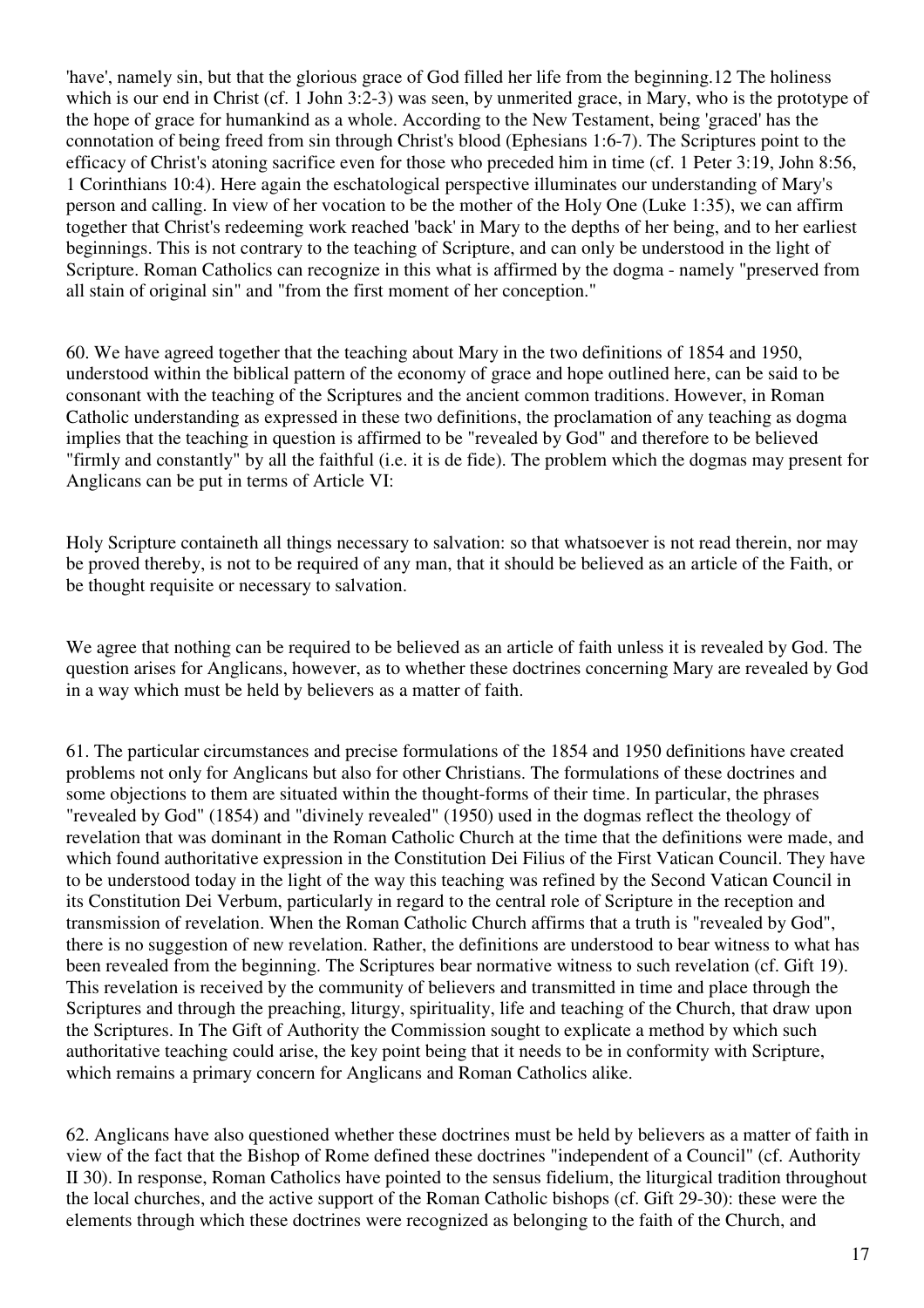therefore able to be defined (cf. Gift 47). For Roman Catholics, it belongs to the office of the Bishop of Rome that he should be able, under strictly limited conditions, to make such a definition (cf. Pastor Aeternus [1870], in Denzinger-Schönmetzer, Enchiridion Symbolorum [DS] 3069-3070). The definitions of 1854 and 1950 were not made in response to controversy, but gave voice to the consensus of faith among believers in communion with the Bishop of Rome. They were re-affirmed by the Second Vatican Council. For Anglicans, it would be the consent of an ecumenical council which, teaching according to the Scriptures, most securely demonstrates that the necessary conditions for a teaching to be de fide had been met. Where this is the case, as with the definition of the Theotókos, both Roman Catholics and Anglicans would agree that the witness of the Church is firmly and constantly to be believed by all the faithful (cf. 1 John 1:1-3).

63. Anglicans have asked whether it would be a condition of the future restoration of full communion that they should be required to accept the definitions of 1854 and 1950. Roman Catholics find it hard to envisage a restoration of communion in which acceptance of certain doctrines would be requisite for some and not for others. In addressing these issues, we have been mindful that "one consequence of our separation has been a tendency for Anglicans and Roman Catholics alike to exaggerate the importance of the Marian dogmas in themselves at the expense of the other truths more closely related to the foundation of the Christian faith" (Authority II 30). Anglicans and Roman Catholics agree that the doctrines of the Assumption and the Immaculate Conception of Mary must be understood in the light of the more central truth of her identity as Theotókos, which itself depends on faith in the Incarnation. We recognize that, following the Second Vatican Council and the teaching of recent Popes, the Christological and ecclesiological context for the Church's doctrine concerning Mary is being re-received within the Roman Catholic Church. We now suggest that the adoption of an eschatological perspective may deepen our shared understanding of the place of Mary in the economy of grace, and the tradition of the Church concerning Mary which both our communions receive. Our hope is that the Roman Catholic Church and the Anglican Communion will recognize a common faith in the agreement concerning Mary which we here offer. Such a re-reception would mean the Marian teaching and devotion within our respective communities, including differences of emphasis, would be seen to be authentic expressions of Christian belief.13 Any such re-reception would have to take place within the context of a mutual re-reception of an effective teaching authority in the Church, such as that set out in The Gift of Authority.

## D. Mary in the Life of the Church

64. "All the promises of God find their 'Yes' in Christ: that is why we offer the 'Amen' through him, to the glory of God" (2 Corinthians 1:20). God's 'Yes' in Christ takes a distinctive and demanding form as it is addressed to Mary. The profound mystery of "Christ in you, the hope of glory" (Colossians 1:27) has a unique meaning for her. It enables her to speak the 'Amen' in which, through the Spirit's overshadowing, God's 'Yes' of new creation is inaugurated. As we have seen, this fiat of Mary was distinctive, in its openness to God's Word, and in the path to the foot of the cross and beyond on which the Spirit led her. The Scriptures portray Mary as growing in her relationship with Christ: his sharing of her natural family (Luke 2:39) was transcended in her sharing of his eschatological family, those upon whom the Spirit is poured out (Acts 1:14, 2:1-4). Mary's 'Amen' to God's 'Yes' in Christ to her is thus both unique and a model for every disciple and for the life of the Church.

65. One outcome of our study has been awareness of differences in the ways in which the example of Mary living out the grace of God has been appropriated into the devotional lives of our traditions. Whilst both traditions have recognized her special place in the communion of saints, different emphases have marked the way we have experienced her ministry. Anglicans have tended to begin from reflection on the scriptural example of Mary as an inspiration and model for discipleship. Roman Catholics have given prominence to the ongoing ministry of Mary in the economy of grace and the communion of saints. Mary points people to Christ, commending them to him and helping them to share his life. Neither of these general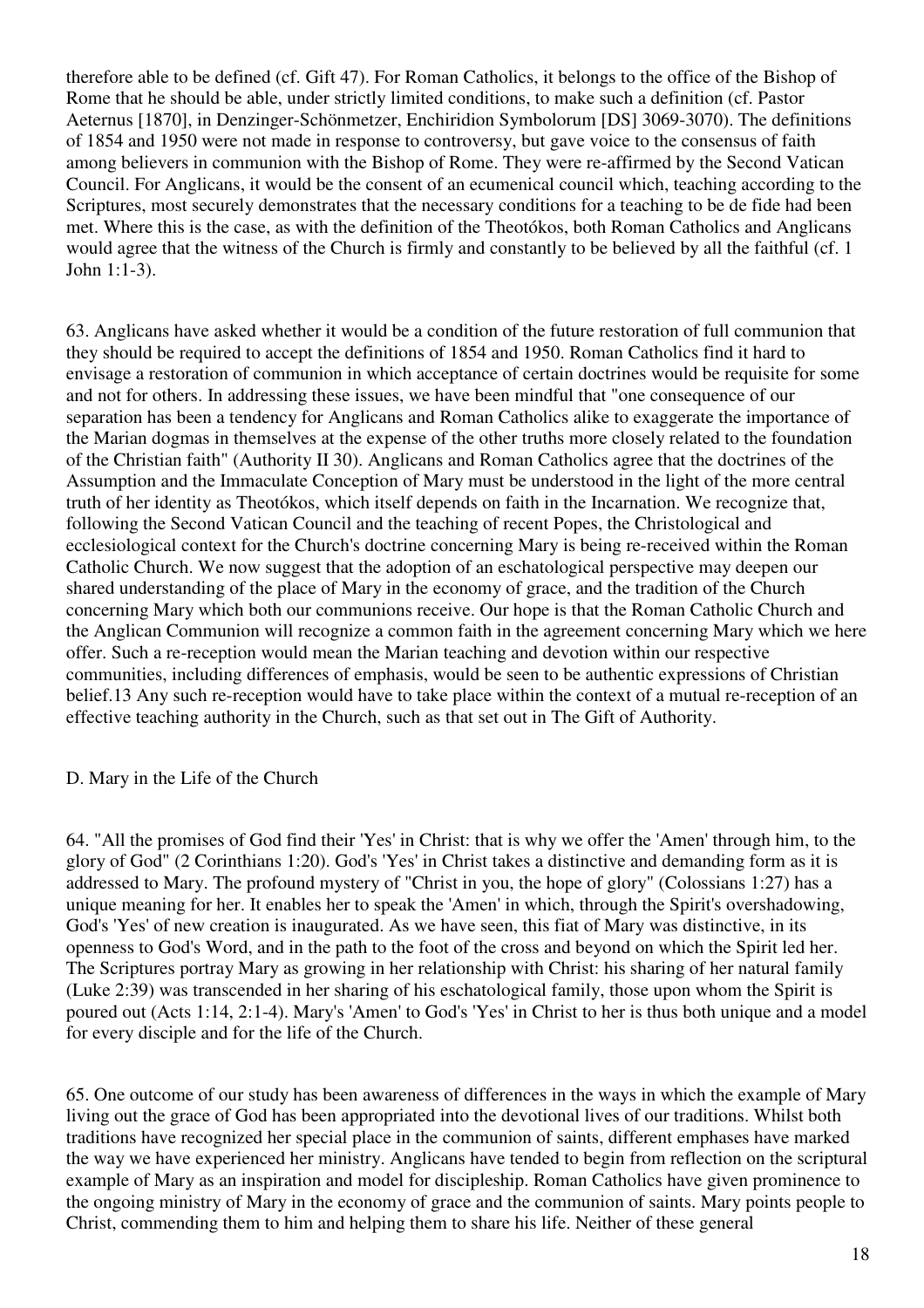characterizations do full justice to the richness and diversity of either tradition, and the twentieth century witnessed a particular growth in convergence as many Anglicans were drawn into a more active devotion to Mary, and Roman Catholics discovered afresh the scriptural roots of such devotion. We together agree that in understanding Mary as the fullest human example of the life of grace, we are called to reflect on the lessons of her life recorded in Scripture and to join with her as one indeed not dead, but truly alive in Christ. In doing so we walk together as pilgrims in communion with Mary, Christ's foremost disciple, and all those whose participation in the new creation encourages us to be faithful to our calling (cf. 2 Corinthians 5:17, 19).

66. Aware of the distinctive place of Mary in the history of salvation, Christians have given her a special place in their liturgical and private prayer, praising God for what He has done in and through her. In singing the Magnificat, they praise God with her; in the Eucharist, they pray with her as they do with all God's people, integrating their prayers in the great communion of saints. They recognize Mary's place in "the prayer of all the saints" that is being uttered before the throne of God in the heavenly liturgy (Revelation 8:3-4). All these ways of including Mary in praise and prayer belong to our common heritage, as does our acknowledgement of her unique status as Theotókos, which gives her a distinctive place within the communion of saints.

Intercession and Mediation in the Communion of Saints

67. The practice of believers asking Mary to intercede for them with her son grew rapidly following her being declared Theotókos at the Council of Ephesus. The most common form today of such intercession is the 'Hail Mary'. This form conflates the greetings of Gabriel and Elizabeth to her (Luke 1:28, 42). It was widely used from the fifth century, without the closing phrase, "pray for us sinners now and at the hour of our death", which was first added in the 15th century, and included in the Roman Breviary by Pius V in 1568. The English Reformers criticized this invocation and similar forms of prayer, because they believed that it threatened the unique mediation of Jesus Christ. Confronted with exaggerated devotion, stemming from excessive exaltation of Mary's role and powers alongside Christ's, they rejected the "Romish doctrine of ... the Invocation of Saints" as "grounded upon no warranty of Scripture, but rather repugnant to the Word of God" (Article XXII). The Council of Trent affirmed that seeking the saints' assistance to obtain favours from God is "good and useful": such requests are made "through his Son our Lord Jesus Christ, who is our sole redeemer and saviour" (DS 1821). The Second Vatican Council endorsed the continued practice of believers asking Mary to pray for them, emphasizing that "Mary's maternal role towards the human race in no way obscures or diminishes the unique mediation of Christ, but rather shows its power ... in no way does it hinder the direct union of believers with Christ, but rather fosters it" (Lumen Gentium 60). Therefore the Roman Catholic Church continues to promote devotion to Mary, while reproving those who either exaggerate or minimize Mary's role (Marialis Cultus 31). With this background in mind, we seek a theologically grounded way to draw more closely together in the life of prayer in communion with Christ and his saints.

68. The Scriptures teach that "there is one mediator between God and humankind, Christ Jesus, himself human, who gave himself as a ransom for all" (1 Timothy 2:5,6). As noted earlier, on the basis of this teaching "we reject any interpretation of the role of Mary which obscures this affirmation" (Authority II 30). It is also true, however, that all ministries of the Church, especially those of Word and sacrament, mediate the grace of God through human beings. These ministries do not compete with the unique mediation of Christ, but rather serve it and have their source within it. In particular, the prayer of the Church does not stand alongside or in place of the intercession of Christ, but is made through him, our Advocate and Mediator (cf. Romans 8:34, Hebrews 7:25, 12:24, 1 John 2:1). It finds both its possibility and practice in and through the Holy Spirit, the other Advocate sent according to Christ's promise (cf. John 14:16-17). Hence asking our brothers and sisters, on earth and in heaven, to pray for us, does not contest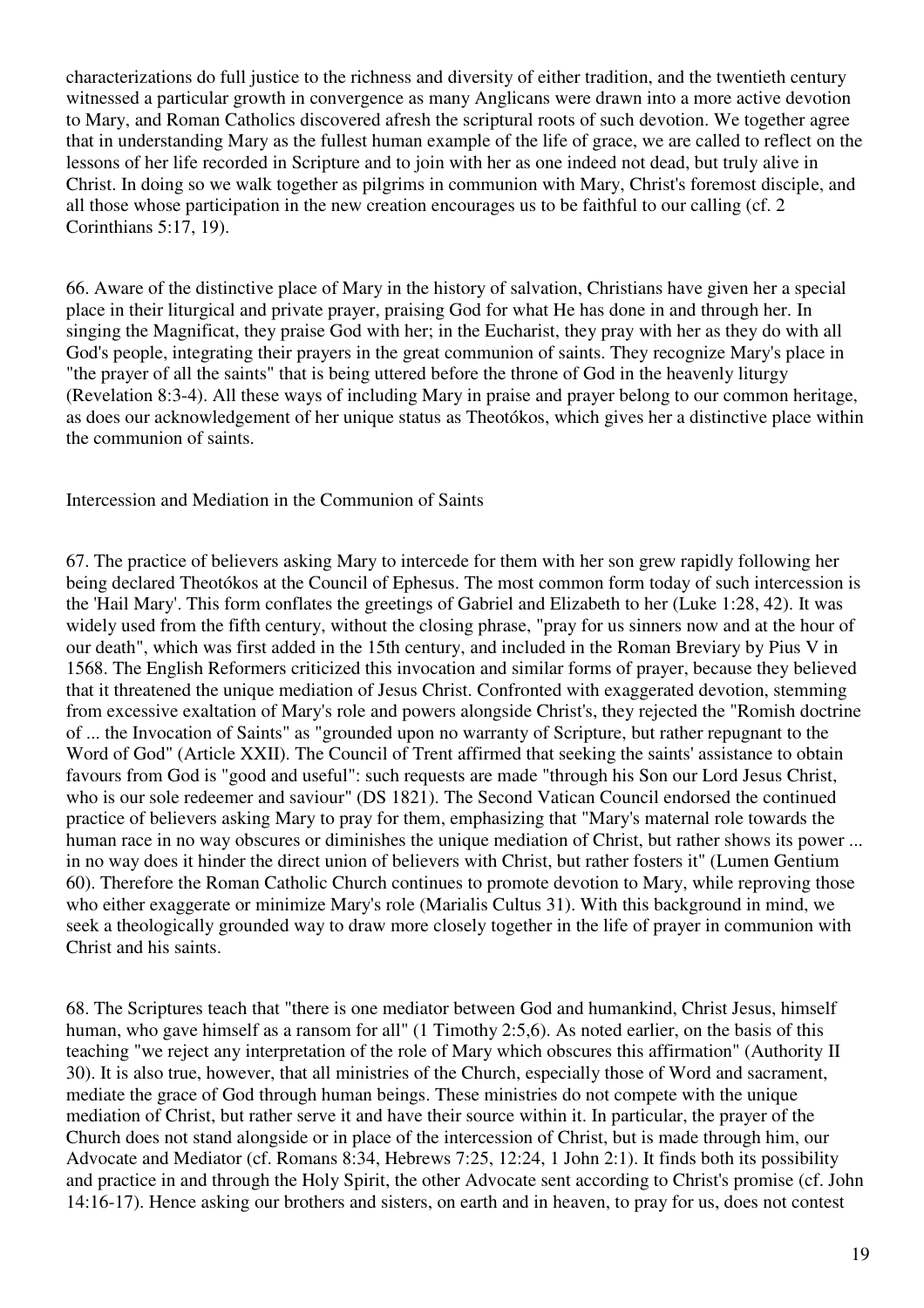the unique mediatory work of Christ, but is rather a means by which, in and through the Spirit, its power may be displayed.

69. In our praying as Christians we address our petitions to God our heavenly Father, in and through Jesus Christ, as the Holy Spirit moves and enables us. All such invocation takes place within the communion which is God's being and gift. In the life of prayer we invoke the name of Christ in solidarity with the whole Church, assisted by the prayers of brothers and sisters of every time and place. As ARCIC has expressed it previously, "The believer's pilgrimage of faith is lived out with the mutual support of all the people of God. In Christ all the faithful, both living and departed, are bound together in a communion of prayer" (Salvation and the Church 22). In the experience of this communion of prayer believers are aware of their continued fellowship with their sisters and brothers who have 'fallen asleep,' the 'great cloud of witnesses' who surround us as we run the race of faith. For some, this intuition means sensing their friends' presence; for some it may mean pondering the issues of life with those who have gone before them in faith. Such intuitive experience affirms our solidarity in Christ with Christians of every time and place, not least with the woman through whom he became "like us in all things except sin" (Hebrews 4:15).

70. The Scriptures invite Christians to ask their brothers and sisters to pray for them, in and through Christ (cf. James 5:13-15). Those who are now 'with Christ', untrammelled by sin, share the unceasing prayer and praise which characterizes the life of heaven (e.g. Revelation 5:9-14, 7:9-12, 8:3-4). In the light of these testimonies, many Christians have found that requests for assistance in prayer can rightly and effectively be made to those members of the communion of saints distinguished by their holy living (cf. James 5:16-18). It is in this sense that we affirm that asking the saints to pray for us is not to be excluded as unscriptural, though it is not directly taught by the scriptures to be a required element of life in Christ. Further, we agree that the way such assistance is sought must not obscure believers' direct access to God our heavenly Father, who delights to give good gifts to his children (Matthew 7:11). When, in the Spirit and through Christ, believers address their prayers to God, they are assisted by the prayers of other believers, especially of those who are truly alive in Christ and freed from sin. We note that liturgical forms of prayer are addressed to God: they do not address prayer 'to' the saints, but rather ask them to 'pray for us'. However, in this and other instances, any concept of invocation which blurs the trinitarian economy of grace and hope is to be rejected, as not consonant with Scripture or the ancient common traditions.

The Distinctive Ministry of Mary

71. Among all the saints, Mary takes her place as Theotókos: alive in Christ, she abides with the one she bore, still 'highly favoured' in the communion of grace and hope, the exemplar of redeemed humanity, an icon of the Church. Consequently she is believed to exercise a distinctive ministry of assisting others through her active prayer. Many Christians reading the Cana account continue to hear Mary instruct them, "Do whatever he tells you", and are confident that she draws the attention of her son to their needs: "they have no wine" (John 2:1-12). Many experience a sense of empathy and solidarity with Mary, especially at key points when the account of her life echoes theirs, for example the acceptance of vocation, the scandal of her pregnancy, the improvised surroundings of her labour, giving birth, and fleeing as a refugee. Portrayals of Mary standing at the foot of the cross, and the traditional portrayal of her receiving the crucified body of Jesus (the Pietà), evoke the particular suffering of a mother at the death of her child. Anglicans and Roman Catholics alike are drawn to the mother of Christ, as a figure of tenderness and compassion.

72. The motherly role of Mary, first affirmed in the gospel accounts of her relationship to Jesus, has been developed in a variety of ways. Christian believers acknowledge Mary to be the mother of God incarnate. As they ponder our Saviour's dying word to the beloved disciple, "behold your mother" (John 19:27) they may hear an invitation to hold Mary dear as 'mother of the faithful': she will care for them as she cared for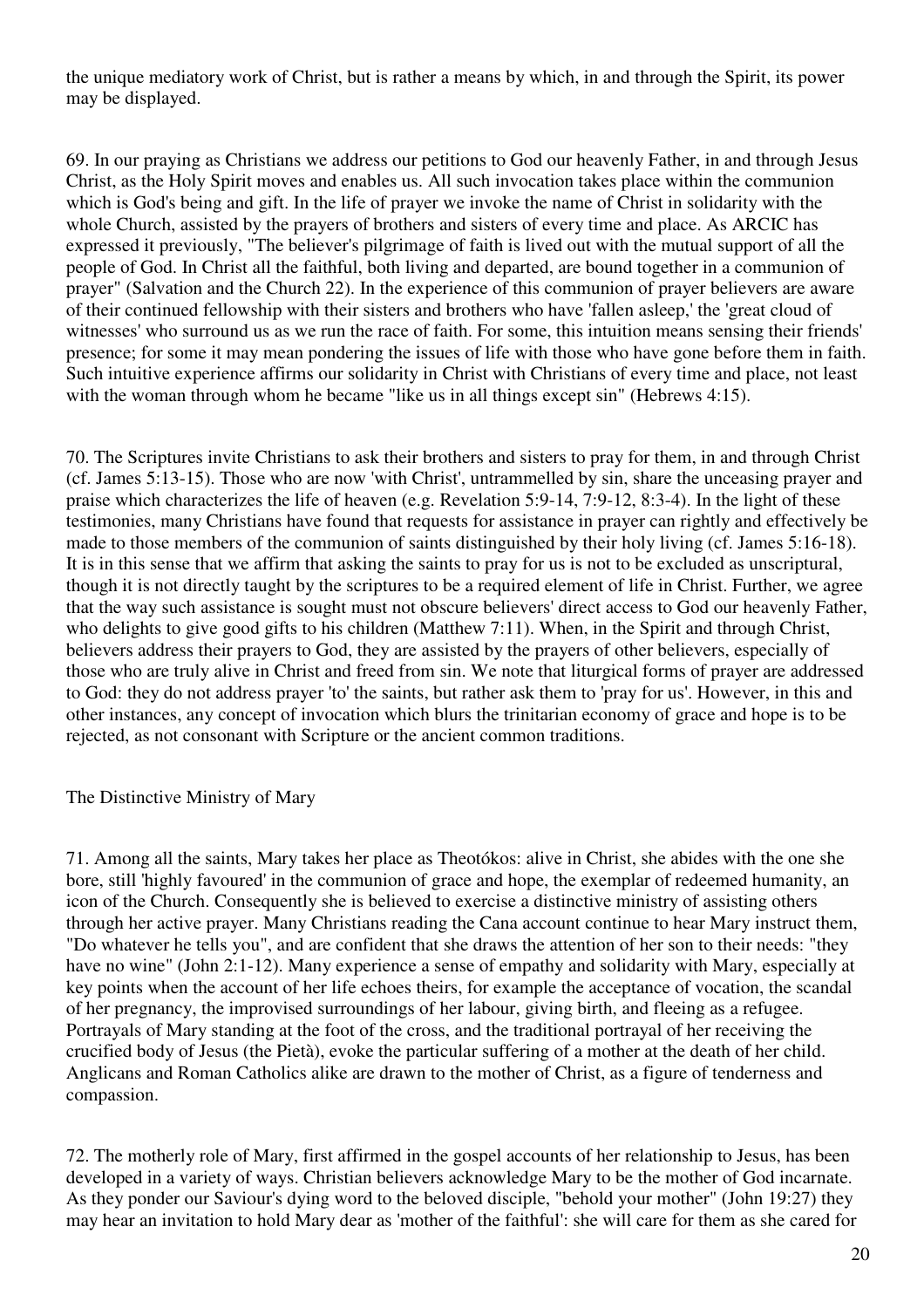her son in his hour of need. Hearing Eve called "the mother of all living" (Genesis 3:20), they may come to see Mary as mother of the new humanity, active in her ministry of pointing all people to Christ, seeking the welfare of all the living. We are agreed that, while caution is needed in the use of such imagery, it is fitting to apply it to Mary, as a way of honouring her distinctive relationship to her son, and the efficacy in her of his redeeming work.

73. Many Christians find that giving devotional expression to their appreciation for this ministry of Mary enriches their worship of God. Authentic popular devotion to Mary, which by its nature displays a wide individual, regional and cultural diversity, is to be respected. The crowds gathering at some places where Mary is believed to have appeared suggest that such apparitions are an important part of this devotion and provide spiritual comfort. There is need for careful discernment in assessing the spiritual value of any alleged apparition. This has been emphasized in a recent Roman Catholic commentary.

Private revelation ... can be a genuine help in understanding the Gospel and living it better at a particular moment in time; therefore it should not be disregarded. It is a help which is offered, but which one is not obliged to use ... The criterion for the truth and value of a private revelation is therefore its orientation to Christ himself. When it leads us away from him, when it becomes independent of him or even presents itself as another and better plan of salvation, more important than the Gospel, then it certainly does not come from the Holy Spirit. (Congregation for the Doctrine of the Faith, Theological Commentary on the Message of Fatima, 26 June, 2000).

We are agreed that, within the constraints set down in this teaching to ensure that the honour paid to Christ remains pre-eminent, such private devotion is acceptable, though never required of believers.

74. When Mary was first acknowledged as mother of the Lord by Elizabeth, she responded by praising God and proclaiming his justice for the poor in her Magnificat (Luke 1:46-55). In Mary's response we can see an attitude of poverty towards God that reflects the divine commitment and preference for the poor. In her powerlessness she is exalted by God's favour. Although the witness of her obedience and acceptance of God's will has sometimes been used to encourage passivity and impose servitude on women, it is rightly seen as a radical commitment to God who has mercy on his servant, lifts up the lowly and brings down the mighty. Issues of justice for women and the empowerment of the oppressed have arisen from daily reflection on Mary's remarkable song. Inspired by her words, communities of women and men in various cultures have committed themselves to work with the poor and the excluded. Only when joy is joined with justice and peace do we rightly share in the economy of hope and grace which Mary proclaims and embodies.

75. Affirming together unambiguously Christ's unique mediation, which bears fruit in the life of the Church, we do not consider the practice of asking Mary and the saints to pray for us as communion dividing. Since obstacles of the past have been removed by clarification of doctrine, by liturgical reform and practical norms in keeping with it, we believe that there is no continuing theological reason for ecclesial division on these matters.

# Conclusion

76. Our study, which opens with a careful ecclesial and ecumenical reading of the Scriptures, in the light of the ancient common traditions, has illuminated in a new way the place of Mary in the economy of hope and grace. We together re-affirm the agreements reached previously by ARCIC, in Authority in the Church II 30: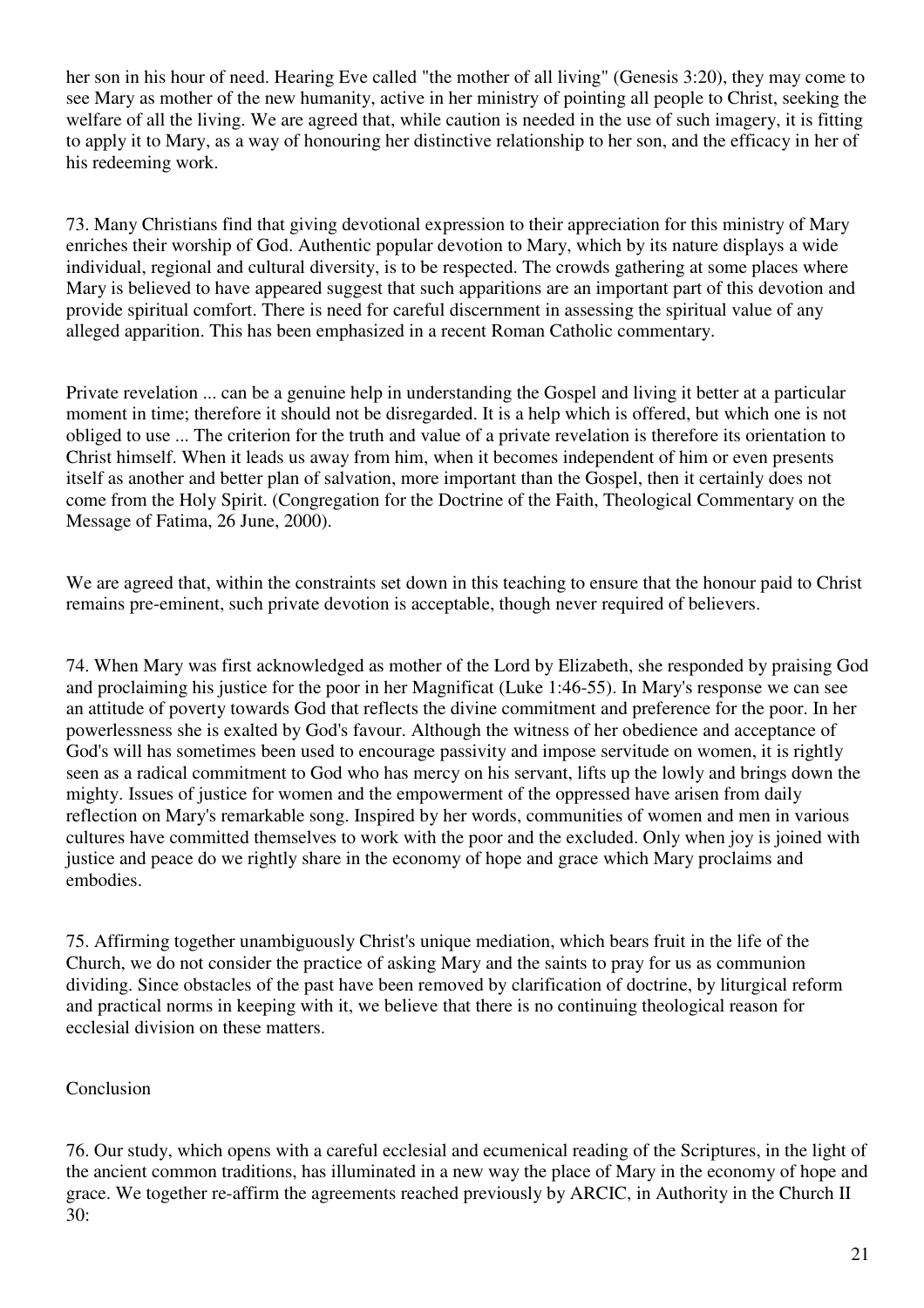- that any interpretation of the role of Mary must not obscure the unique mediation of Christ:
- that any consideration of Mary must be linked with the doctrines of Christ and the Church;
- that we recognize the Blessed Virgin Mary as the Theotókos, the mother of God incarnate, and so observe her festivals and accord her honour among the saints;
- that Mary was prepared by grace to be the mother of our Redeemer, by whom she herself was redeemed and received into glory;
- that we recognize Mary as a model of holiness, faith and obedience for all Christians; and
- that Mary can be seen as a prophetic figure of the Church.

We believe that the present statement significantly deepens and extends these agreements, setting them within a comprehensive study of doctrine and devotion associated with Mary.

77. We are convinced that any attempt to come to a reconciled understanding of these matters must begin by listening to God's word in the Scriptures. Therefore our common statement commences with a careful exploration of the rich New Testament witness to Mary, in the light of overall themes and patterns in the Scriptures as a whole.

This study has led us to the conclusion that it is impossible to be faithful to Scripture without giving due attention to the person of Mary (paragraphs 6-30).

In recalling together the ancient common traditions, we have discerned afresh the central importance of the Theotókos in the Christological controversies, and the Fathers' use of biblical images to interpret and celebrate Mary's place in the plan of salvation (paragraphs 31-40).

We have reviewed the growth of devotion to Mary in the medieval centuries, and the theological controversies associated with them. We have seen how some excesses in late medieval devotion, and reactions against them by the Reformers, contributed to the breach of communion between us, following which attitudes toward Mary took divergent paths (paragraphs 41-46).

We have also noted evidence of subsequent developments in both our Communions, which opened the way for a re-reception of the place of Mary in the faith and life of the Church (paragraphs 47-51).

This growing convergence has also allowed us to approach in a fresh way the questions about Mary which our two Communions have set before us. In doing so, we have framed our work within the pattern of grace and hope which we discover in Scripture -- "predestined ... called ... justified ... glorified" (Romans 8:30) (paragraphs 52-57).

Advances in Agreement

78. As a result of our study, the Commission offers the following agreements, which we believe significantly advance our consensus regarding Mary. We affirm together

the teaching that God has taken the Blessed Virgin Mary in the fullness of her person into his glory as consonant with Scripture, and only to be understood in the light of Scripture (paragraph 58);

that in view of her vocation to be the mother of the Holy One, Christ's redeeming work reached 'back' in Mary to the depths of her being and to her earliest beginnings (paragraph 59);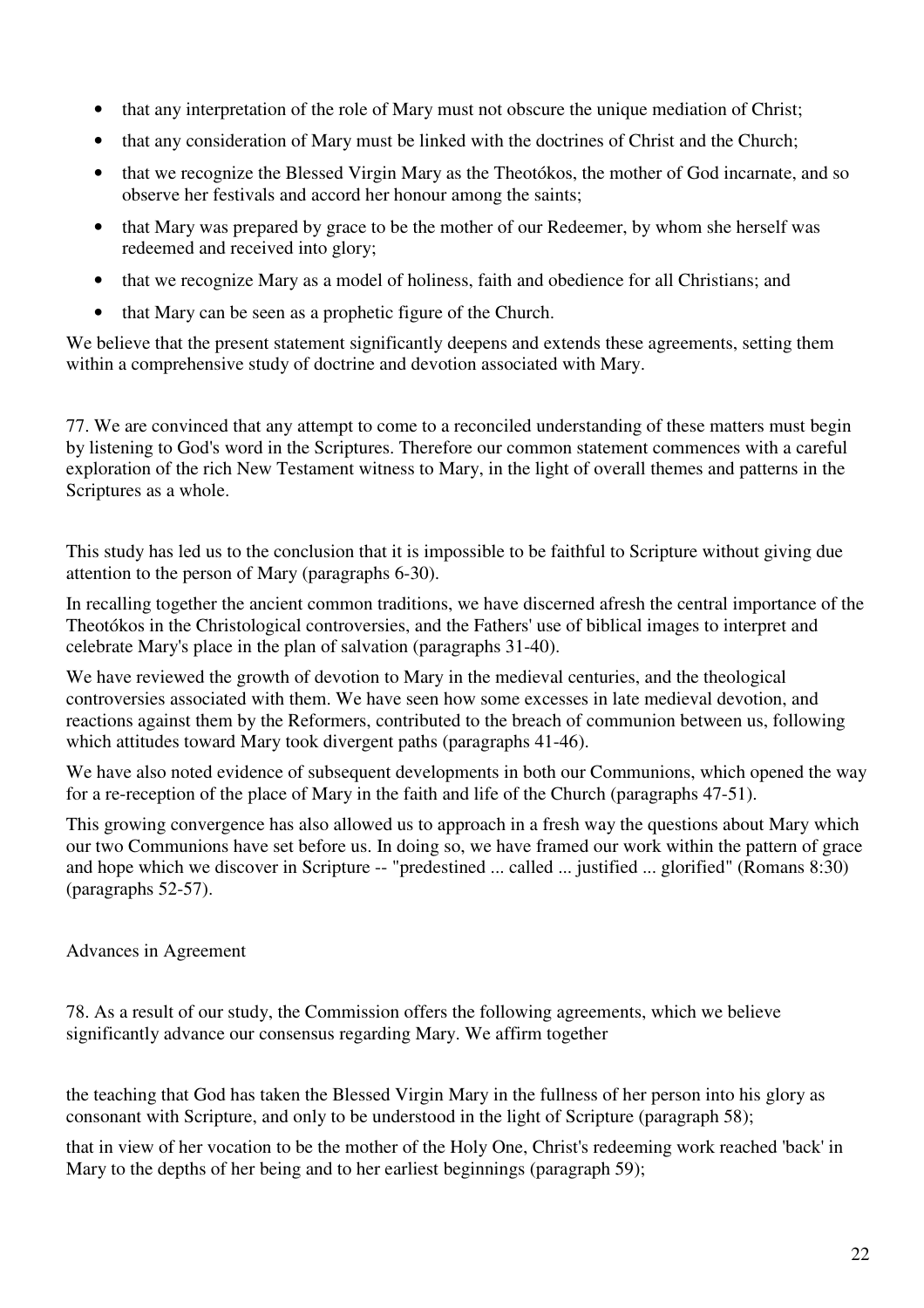that the teaching about Mary in the two definitions of the Assumption and the Immaculate Conception, understood within the biblical pattern of the economy of hope and grace, can be said to be consonant with the teaching of the Scriptures and the ancient common traditions (paragraph 60);

that this agreement, when accepted by our two Communions, would place the questions about authority which arise from the two definitions of 1854 and 1950 in a new ecumenical context (paragraphs 61-63);

that Mary has a continuing ministry which serves the ministry of Christ, our unique mediator, that Mary and the saints pray for the whole Church and that the practice of asking Mary and the saints to pray for us is not communion-dividing (paragraphs 64-75).

79. We agree that doctrines and devotions which are contrary to Scripture cannot be said to be revealed by God nor to be the teaching of the Church. We agree that doctrine and devotion which focuses on Mary, including claims to 'private revelations', must be moderated by carefully expressed norms which ensure the unique and central place of Jesus Christ in the life of the Church, and that Christ alone, together with the Father and the Holy Spirit, is to be worshipped in the Church.

80. Our statement has sought not to clear away all possible problems, but to deepen our common understanding to the point where remaining diversities of devotional practice may be received as the varied work of the Spirit amongst all the people of God. We believe that the agreement we have here outlined is itself the product of a re-reception by Anglicans and Roman Catholics of doctrine about Mary and that it points to the possibility of further reconciliation, in which issues concerning doctrine and devotion to Mary need no longer be seen as communion-dividing, or an obstacle in a new stage of our growth into visible koinonia. This agreed statement is now offered to our respective authorities. It may also in itself prove a valuable study of the teaching of the Scriptures and the ancient common traditions about the Blessed Virgin Mary, the Mother of God incarnate. Our hope is that, as we share in the one Spirit by which Mary was prepared and sanctified for her unique vocation, we may together participate with her and all the saints in the unending praise of God.

#### Notes

3. Although the word 'brother' usually denotes a blood brother, the Greek adelphos, like the Hebrew 'ah, can have a broader meaning of kinsman, or relative (e.g. Genesis 29:12 LXX) or step-brother (e.g. Mark 6:17f). Relatives who are not siblings could be included in this use of the term at Mark 3:31. Mary did have an extended family: her sister is referred to at John 19:25 and her kinswoman Elizabeth at Luke 1:36. In the early Church different explanations of the references to the 'brothers' of Jesus were given, whether as step-brothers or cousins.

4. The Hebrew text of Genesis 3:15 speaks about enmity between the serpent and the woman, and between the offspring of both. The personal pronoun (hu') in the words addressed to the serpent, "He will strike at your head," is masculine. In the Greek translation used by the early Church (LXX), however, the personal pronoun autos (he) cannot refer to the offspring (neuter: to sperma), but must refer to a masculine individual who could then be the Messiah, born of a woman. The Vulgate (mis)translates the clause as ipsa conteret caput tuum ("she will strike at your head"). This feminine pronoun supported a reading of this passage as referring to Mary which has become traditional in the Latin Church. The Neo-Vulgate (1986), however, returns to the neuter ipsum, which refers to semen illius: "Inimicitias ponam inter te et mulierem et semen tuum et semen illius; ipsum conteret caput tuum, et tu conteres calcaneum eius."

<sup>1.</sup> By typology we mean a reading which accepts that certain things in Scripture (persons, places, and events) foreshadow or illuminate other things, or reflect patterns of faith in imaginative ways (e.g. Adam is a type of Christ: Romans 5:14; Isaiah 7:14 points towards the virgin birth of Jesus: Matthew 1:23). This typological sense was considered to be a meaning that goes beyond the literal sense. This approach assumes the unity and consistency of the divine revelation.

<sup>2.</sup> Given its strongly Jewish matrix in both Matthean and Lucan versions, an appeal to analogies with pagan mythology or to an exaltation of virginity over the married state to explain the origin of the tradition is implausible. Nor is the idea of virginal conception likely to derive from an over-literal reading of the Greek text of Isaiah 7:14 (LXX), for that is not the way the idea is introduced in the Lucan account. Moreover, the suggestion that it originated as an answer to the accusation of illegitimacy levelled at Jesus is unlikely, as that accusation could equally have arisen because it was known that there was something unusual about Jesus' birth (cf. Mark 6:3; John 8:41) and because of the Church's claim about his virginal conception.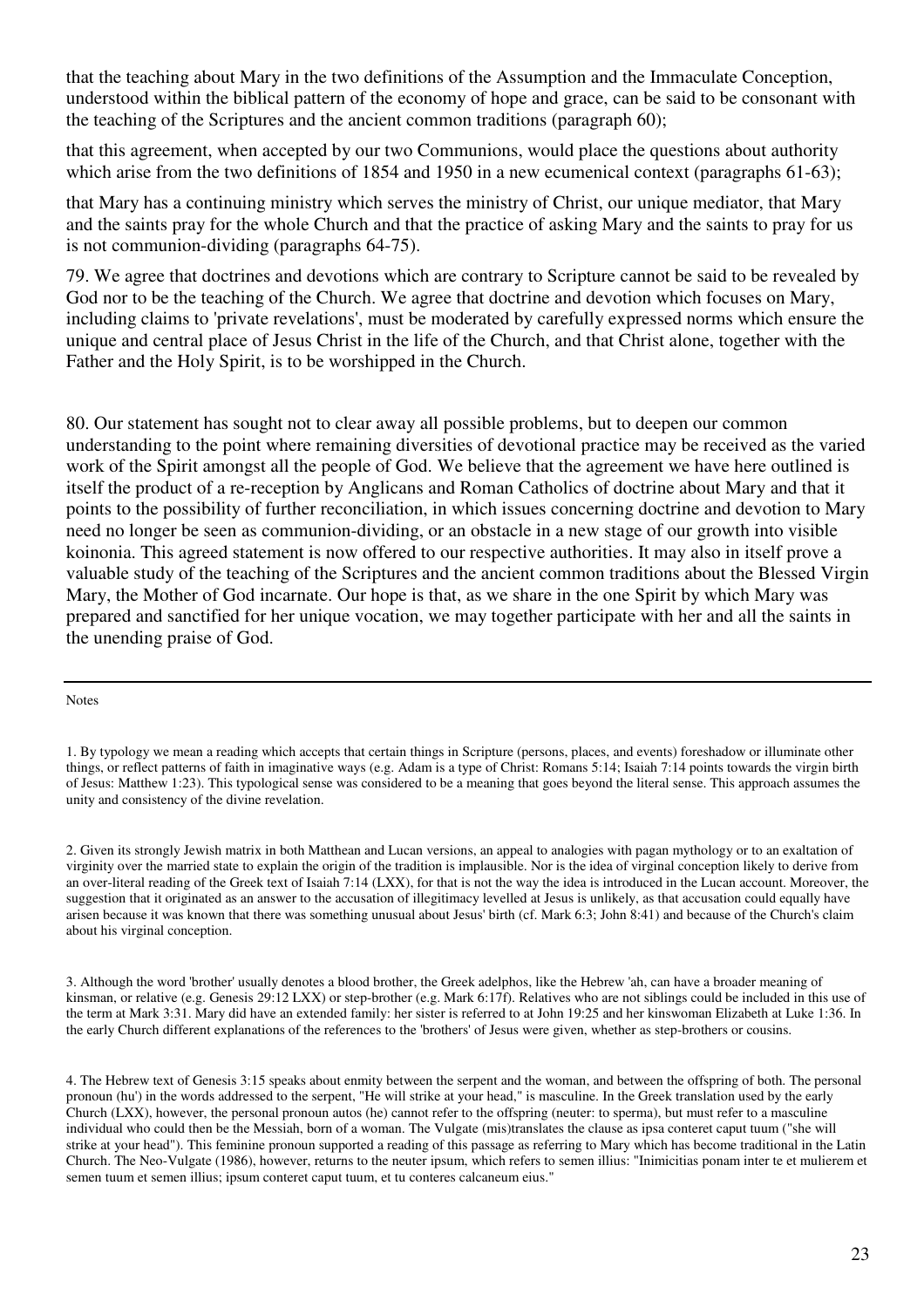5. Cf. Epiphanius of Salamis (†402), Panarion 78.11; Quodvultdeus (†454) Sermones de Symbolo III, I.4-6; Oecumenius (†c.550) Commentarius in Apocalypsin 6.

6. The Council solemnly approved the content of the Second Letter of Cyril to Nestorius: "It was not that an ordinary man was born first of the holy Virgin, on whom afterwards the Word descended; what we say is that: being united with the flesh from the womb, the Word has undergone birth in the flesh ... therefore the Holy Fathers had the courage to call the Holy Virgin Theotókos." (DS 251)

7. The Tome of Leo, which was decisive for the outcome of the Council of Chalcedon (451), states that Christ "was conceived by the Holy Spirit in the womb of the Virgin Mother, who gave him birth without losing her virginity, as she conceived him without losing her virginity" (DS 291). Similarly Athanasius speaks in De Virginitate (Le Muséon 42: 244.248) of "'Mary, who ... remained a virgin to the end [as a model for] all to come after her." Cf. John Chrysostom (†407) Homily on Matthew 5,3. The first Ecumenical Council to use the term Aeiparthenos (semper virgo) was the Second Council of Constantinople (553). This designation is already implicit in the classical Western formulation of Mary's virginitas as ante partum, in partu, post partum. This tradition appears consistently in the western Church from Ambrose onward. As Augustine wrote, "she conceived him as a virgin, she gave birth as a virgin, she remained a virgin" (Sermo 51.18; cf. Sermo 196.1).

8. Thus Irenaeus criticises her for "excessive haste" at Cana, "'seeking to push her son into performing a miracle before his hour had come" (Adversus Haereses III.16.7); Origen speaks of her wavering in faith at the cross, "'so she too would have some sin for which Christ died" (Homilia in Lucam, 17,6). Suggestions like these are found in the writings of Tertullian, Ambrose and John Chrysostom.

9. Witness the invocation of Mary in the early text known traditionally as Sub tuum praesidium: [original Greek text removed] (Cf. O. Stegemüller, Sub tuum praesidium. Bemerkungen zur ältesten Überlieferung, in: ZKTh 74 [1952], pp.76-82 [77]). This text (with two changes) is used to this day in the Greek liturgical tradition; versions of this prayer also occur in the Ambrosian, Roman, Byzantine and Coptic liturgies. A familiar English version is: "We fly to thy protection, O holy Mother of God; despise not our petitions in our necessities but deliver us from all dangers, O ever glorious and blessed Virgin."

10. The reference in the dogma to Mary being assumed 'body and soul' has caused difficulty for some, on historical and philosophical grounds. The dogma leaves open, however, the question as to what the absence of her mortal remains means in historical terms. Likewise, 'assumed body and soul' is not intended to privilege a particular anthropology. More positively, 'assumed body and soul' can be seen to have Christological and ecclesiological implications. Mary as 'God bearer' is intimately, indeed bodily, related to Christ: his own bodily glorification now embraces hers. And, since Mary bore his body of flesh, she is intimately related to the Church, Christ's body. In brief, the formulation of the dogma responds to theological rather than historical or philosophical questions in relation to Mary.

11. The definition addressed an old controversy about the timing of the sanctification of Mary, in affirming that this took place at the very first moment of her conception.

12. The assertion of Paul at Romans 3:23 -- "all have sinned and fall short of the glory of God" -- might appear to allow for no exceptions, not even for Mary. However, it is important to note the rhetorical-apologetic context of the general argument of Romans 1-3, which is concerned to show the equal sinfulness of Jews and Gentiles (3:9). Romans 3:23 has a quite specific purpose in context which is unrelated to the issue of the "sinlessness" or otherwise of Mary.

13. In such circumstances, the explicit acceptance of the precise wording of the definitions of 1854 and 1950 might not be required of believers who were not in communion with Rome when they were defined. Conversely, Anglicans would have to accept that the definitions are a legitimate expression of Catholic faith, and are to be respected as such, even if these formulations were not employed by them. There are instances in ecumenical agreement in which what one partner has defined as de fide can be expressed by another partner in a different way, as for example in the Common Christological Declaration between the Catholic Church and the Assyrian Church of the East (1994) or the Joint Declaration on the Doctrine of Justification between the Roman Catholic Church and the Lutheran World Federation (1999).

Members of the Commission

Anglican Members

## The Most Revd Frank Griswold

Presiding Bishop of the Episcopal Church (USA) (Co-Chair until 2003)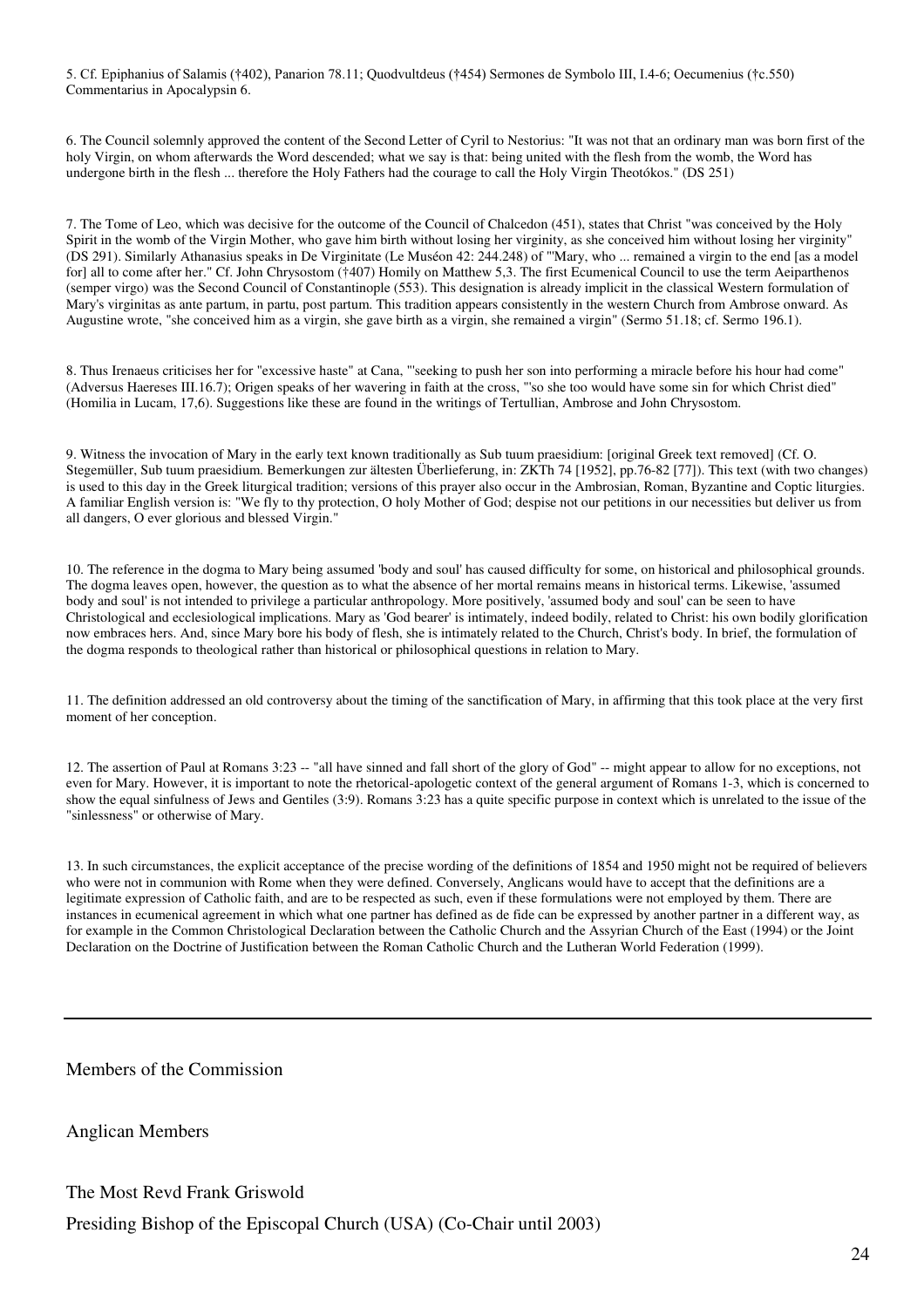The Most Revd Peter Carnley Archbishop of Perth and Primate of the Anglican Church of Australia (Co-Chair from 2003)

The Rt Revd John Baycroft retired Bishop of Ottawa, Canada

Dr E Rozanne Elder Professor of History, Western Michigan University, USA

The Revd Professor Jaci Maraschin Professor of Theology, Ecumenical Institute, Sao Paulo, Brazil

The Revd Dr John Muddiman University Lecturer in New Testament in the University of Oxford, Mansfield College, Oxford, UK

The Rt Revd Dr Michael Nazir-Ali Bishop of Rochester, UK

The Revd Canon Dr Nicholas Sagovsky Canon Theologian of Westminster Abbey, London, UK

The Revd Canon Dr Charles Sherlock Registrar and Director of Ministry Studies of the Melbourne College of Divinity, Australia

#### **Secretary**

The Revd Canon David Hamid Director of Ecumenical Affairs and Studies, Anglican Communion Office, London, UK (until 2002)

The Revd Canon Gregory K Cameron Director of Ecumenical Affairs and Studies, Anglican Communion Office, London, UK (from 2002)

Archbishop of Canterbury's Observer

The Revd Canon Dr Richard Marsh Archbishop of Canterbury's Secretary for Ecumenical Affairs, London, UK (until 1999)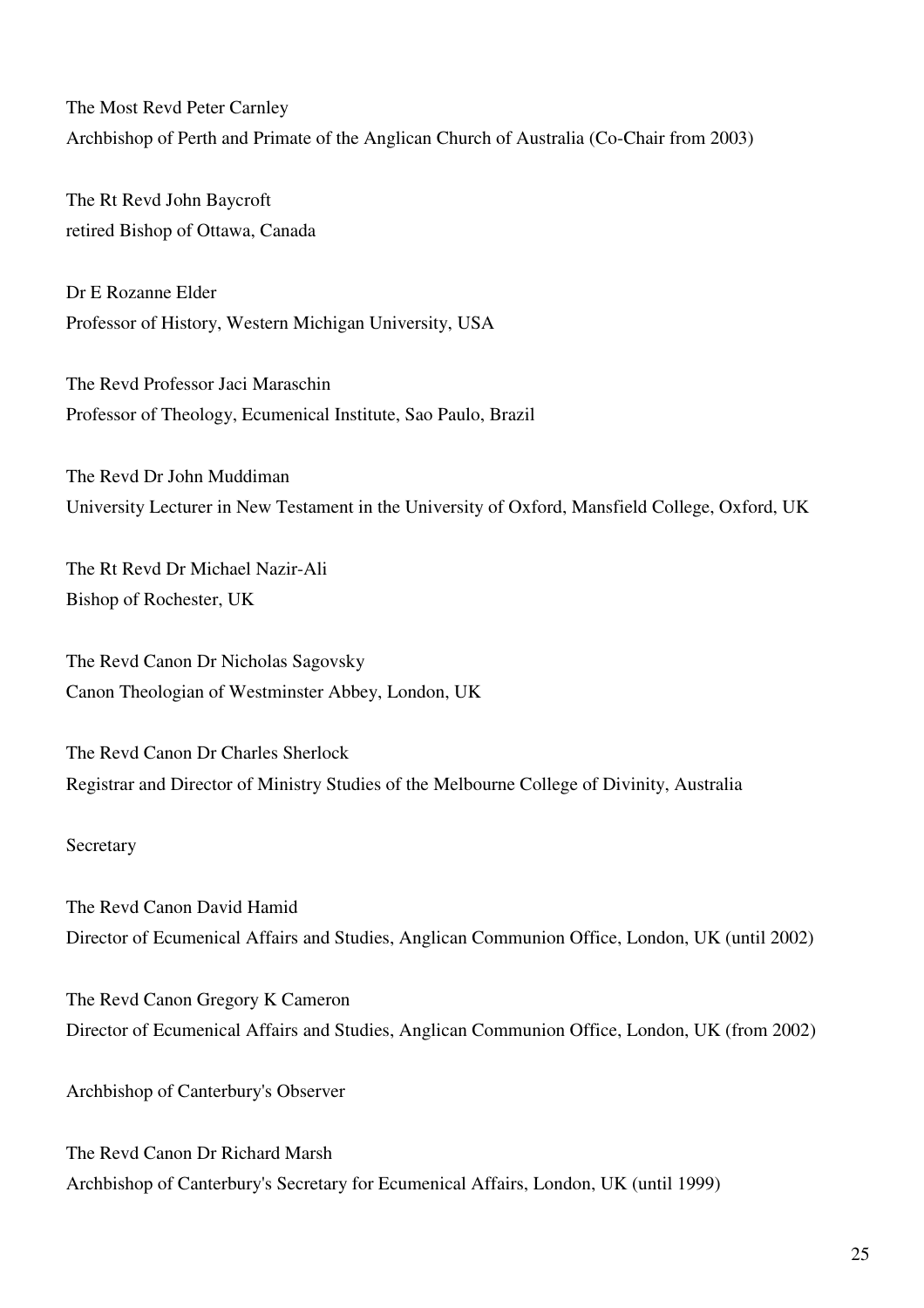The Revd Dr Herman Browne

Archbishop of Canterbury's Assistant Secretary for Ecumenical and Anglican Communion Affairs (from 2000-2001)

The Revd Canon Jonathan Gough Archbishop of Canterbury's Secretary for Ecumenism, London, UK (from 2002)

Roman Catholic Members

The Rt Revd Cormac Murphy-O'Connor Bishop of Arundel and Brighton, UK (Co-Chair until 2000)

The Most Revd Alexander Brunett Archbishop of Seattle, USA (Co-Chair from 2000)

Sister Sara Butler, MSBT Professor of Dogmatic Theology, St Joseph's Seminary, Yonkers, New York, USA

The Revd Dr Peter Cross Lecturer in Systematic Theology, Catholic Theological College, Clayton, Australia

The Revd Dr Adelbert Denaux Professor, Faculty of Theology, Catholic University, Leuven, Belgium

The Rt Revd Brian Farrell, LC Secretary, Pontifical Council for Promoting Christian Unity, Vatican City (from 2003)

The Rt Revd Walter Kasper Secretary, Pontifical Council for Promoting Christian Unity, Vatican City (from 1999-2000)

The Rt Revd Malcolm McMahon, OP Bishop of Nottingham, UK (from 2001)

The Revd Professor Charles Morerod, OP Dean of the Faculty of Philosophy, Pontificia Università San Tommaso d'Aquino, Rome, Italy (from 2002)

The Rt Revd Marc Ouellet, PSS Secretary, Pontifical Council for Promoting Christian Unity, Vatican City (from 2001-2002)